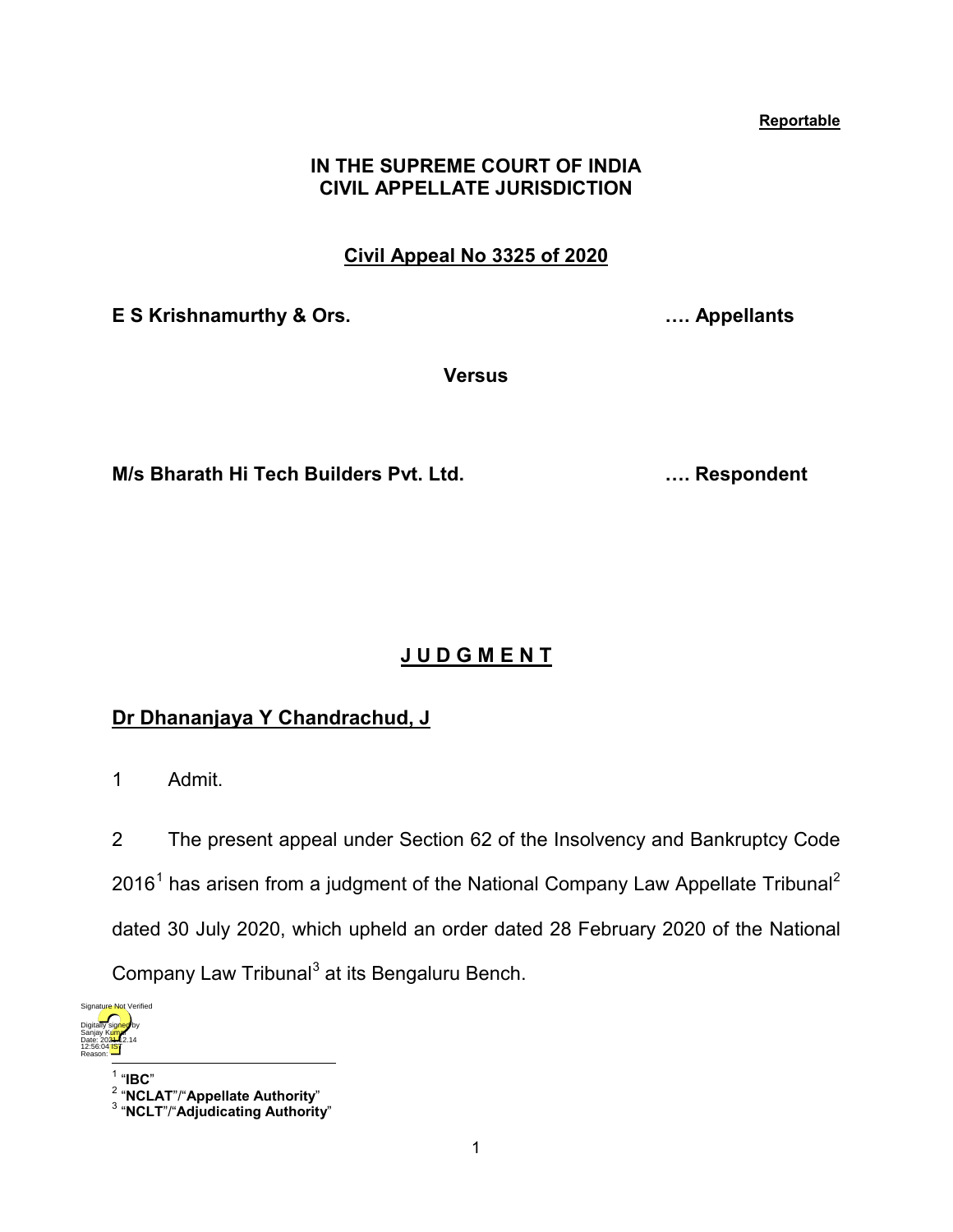3 On a petition<sup>[4](#page-1-0)</sup> which was instituted by the appellants (and others) under Section 7 of the IBC for initiating the Corporate Insolvency Resolution Process<sup>[5](#page-1-1)</sup> in respect of the respondent, the NCLT declined to admit the petition and instead directed the respondent to settle the claims within three months. The NCLAT found no merit in the appeal $6$  against the NCLT's order.

4 The issue which arises for adjudication before this Court is whether, in terms of the provisions of the IBC, the Adjudicating Authority can without applying its mind to the merits of the petition under Section 7, simply dismiss the petition on the basis that the corporate debtor has initiated the process of settlement with the financial creditors.

5 The genesis of the case arises from a Master Agreement to Sell<sup>[7](#page-1-3)</sup> which was entered into between the respondent, IDBI Trusteeship Limited and Karvy Realty (India) Limited<sup>[8](#page-1-4)</sup> on 22 June 2014, in order to raise an amount of Rs 50 crores for the development of 100 acres of agricultural land. Under the terms of the Master Agreement, the Facility Agent was to sell the plots to prospective purchasers against the payment of a lumpsum amount. The respondent was then required to pay interest at the rate of 25 per cent per annum compounded annually to the purchaser, under the Master Agreement. It has been stated that in furtherance of the Master Agreement, the ninth appellant was allotted a plot in the project being developed by the respondent on the payment of a sum of Rs 12,50,000. Thus, the respondent was

<span id="page-1-2"></span>

<span id="page-1-1"></span><span id="page-1-0"></span><sup>&</sup>lt;sup>4</sup> C.P(IB)No. 188/BB/2019<br><sup>5</sup> "CIRP"<br><sup>6</sup> Company Appeal (AT) (Insolvency) No 649 of 2020<br><sup>7</sup> "**Master Agreement**"<br><sup>8</sup> "Facility Agent"

<span id="page-1-4"></span><span id="page-1-3"></span>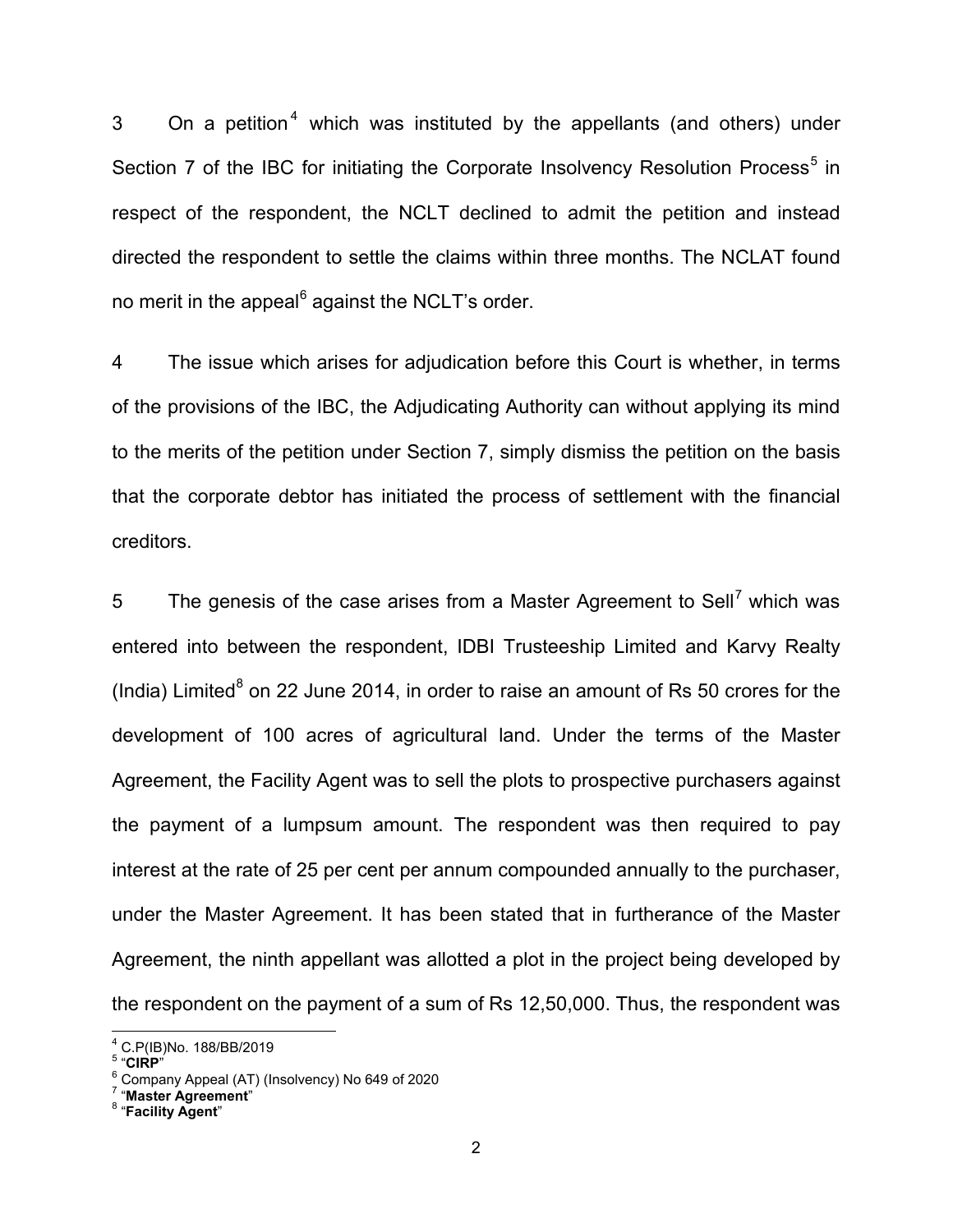obligated to convey and register the plots to the ninth appellant within 21 months from the date of execution of the Master Agreement (*i.e.,* by 21 March 2016).

6 Since the requisite funds could not be generated through the Master Agreement, a Syndicate Loan Agreement  $9$  was entered into between the respondent, IDBI Trusteeship Limited and the Facility Agent on 22 November 2014 for availing a term loan of Rs 18 crores from prospective lenders. Such prospective lenders were to lend moneys by executing a Deed of Adherence. In accordance with the terms of the Loan Agreement, the respondent had to utilise the funds raised for developing the proposed residential layout in its project and it was to pay an assured return at the rate of 20 per cent annum on the principal amount. Further, the tenure of the loan was to be 24 months from the execution of the Loan Agreement, and in the event of default, the respondent was liable to pay an additional interest of one per cent for every month.

7 The case of the appellants is that during the year 2015-2016, the Facility Agent acting through its sister concern (Karvy Private Wealth) advised its clients to extend loans to the respondent. The appellants claim that they (with the exception of the ninth appellant), along with several others, extended term loans to the respondent acting on the advice of the Facility Agent and its sister concern. Thus, requisite Deeds of Adherence were signed. It is alleged by the appellants that through the Loan Agreement, the respondent raised over Rs 15 crores from nearly 300 investors in the first tranche of loans.

<span id="page-2-0"></span><sup>9</sup> "**Loan Agreement**"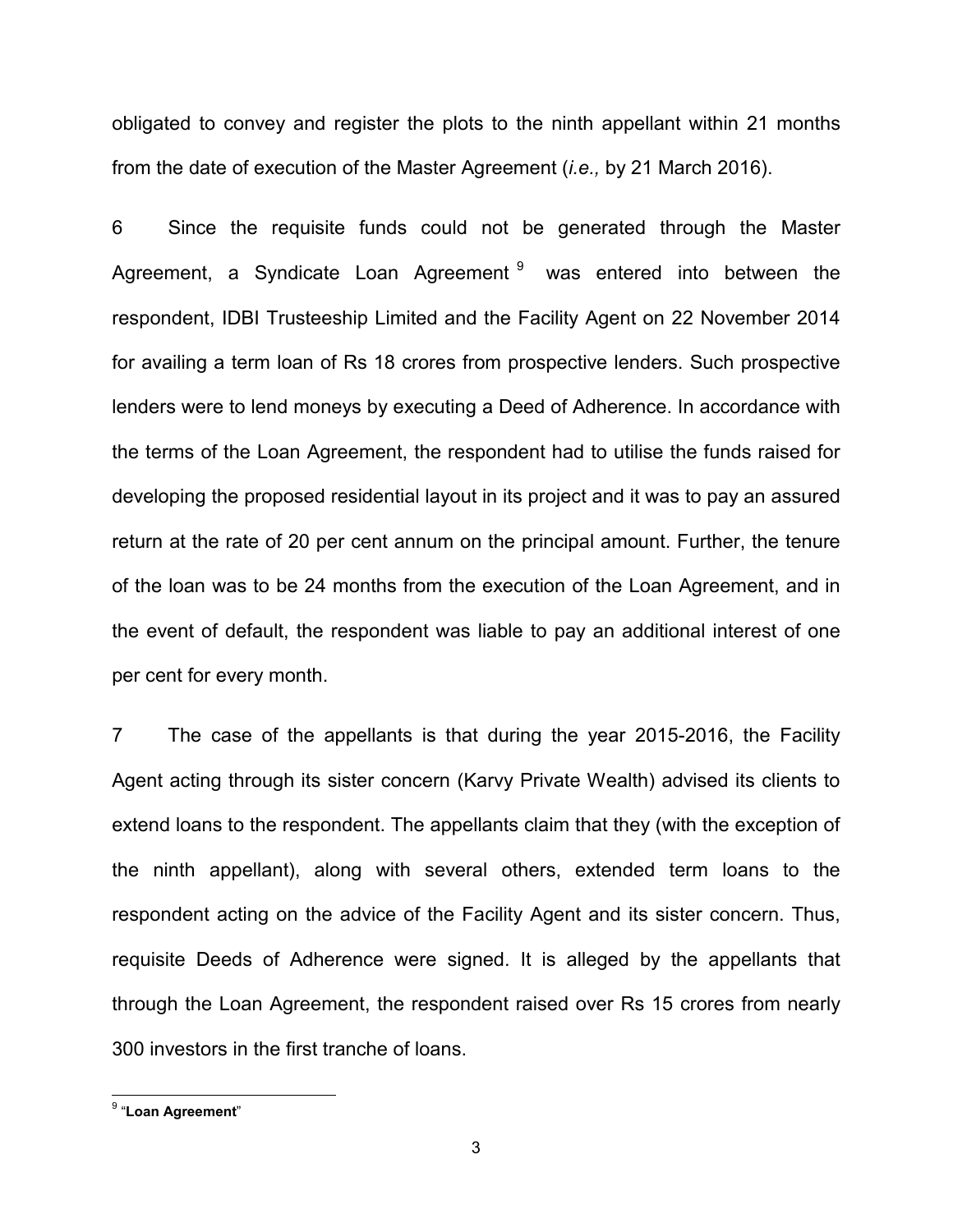8 By a letter dated 29 February 2016, addressed to one of the original petitioners in the petition before the NCLT who was allotted a plot under the Master Agreement, the respondent sought an extension of time till 31 October 2016 for conveying the plots. It has been alleged that in its letter, the respondent undertook that in the event of its failure to convey the plots by 31 October 2016, the entire amount which was paid would be returned, together with interest as agreed in the Master Agreement itself.

9 Further, on 30 November 2016, the respondent is stated to have extended the term of the Loan Agreement, due to its alleged inability to refund the principal amount along with interest. The respondent is also alleged to have sought an extension of the loan period by 12 months, with an assurance that the principal amount would be repaid in three equal instalments in the  $13<sup>th</sup>$ ,  $14<sup>th</sup>$  and  $15<sup>th</sup>$  months.

10 However, on 26 April 2019, 11 out of the 17 appellants before this Court (together with 72 other petitioners) instituted a petition under Section 7 of the IBC before the Adjudicating Authority, due to the respondent's default in making the repayment of an amount of Rs 33,84,32,493.

11 On 11 September 2019, the Adjudicating Authority adjourned the proceedings on the ground that the parties were attempting to resolve the dispute. A further extension of time for exploring the possibility of a settlement was sought on 24 October 2019 by the respondent, which was granted by the Adjudicating Authority and the petition was posted for 5 November 2019. On 22 November 2019, the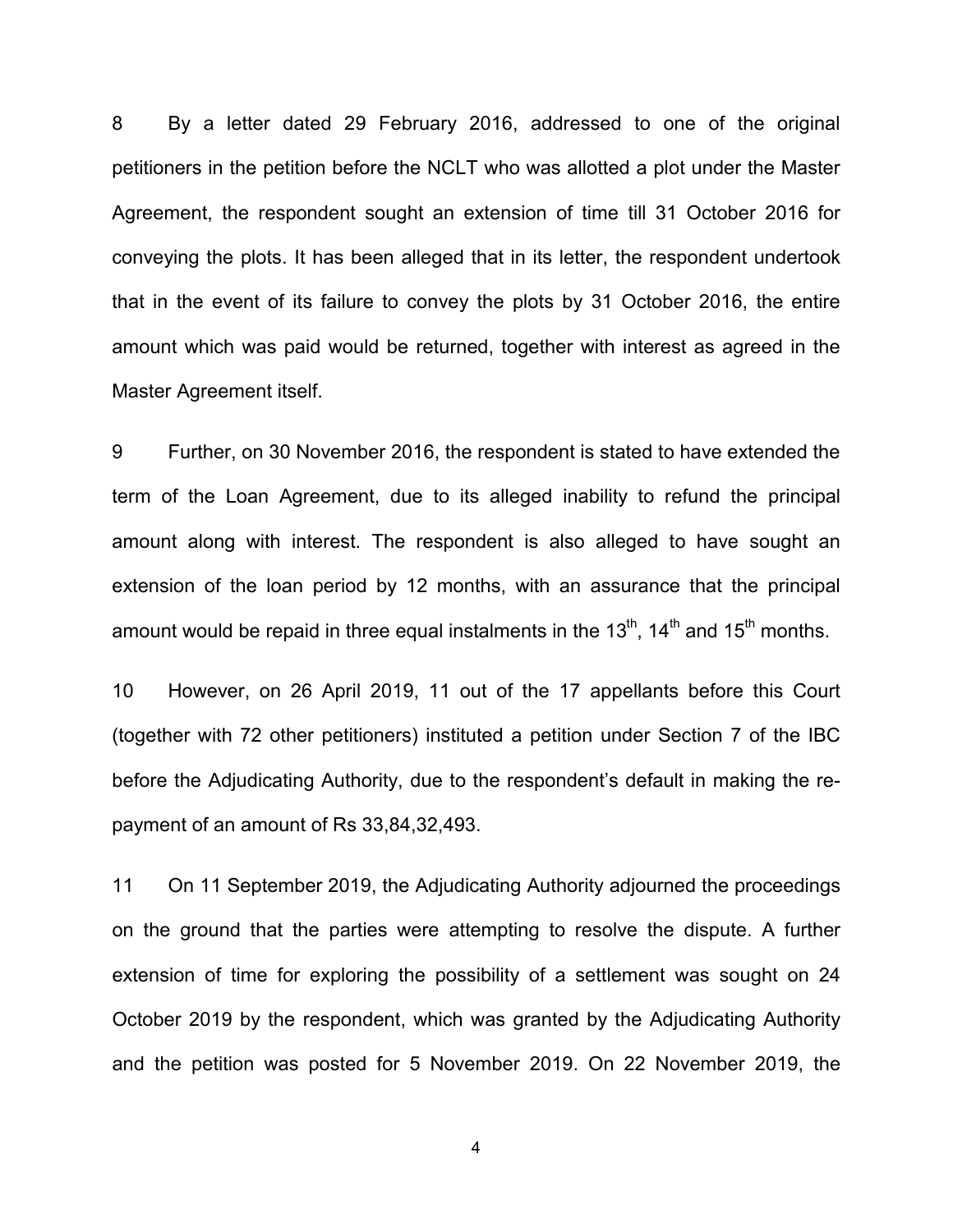respondent informed the Adjudicating Authority that it was exploring the possibility of a settlement, following which it was observed that any proposal for settlement should be furnished to the petitioners well before the next date of hearing. On 20 December 2019, with the respondent having failed to resolve the issue, the Adjudicating Authority posted the petition for admission on 29 January 2020. On 29 January 2020, on the respondent's request, the Adjudicating Authority granted a further opportunity to the respondent to settle the dispute with the petitioners before it. On 27 February 2020, the respondent filed a memo before the Adjudicating Authority stating that it had reached a settlement with 140 investors. According to the appellants, however, out of 83 petitioners who were before the Adjudicating Authority in the petition, a settlement had been arrived at only with 13 petitioners. There was, in other words, no settlement with the other 70 petitioners before the NCLT.

12 Eventually, by its order dated 28 February 2020, the NCLT disposed of the petition. The Adjudicating Authority noted that "both the learned Counsels have filed Joint Consent Terms dated 12.02.2020". Admittedly, however, these consent terms were arrived at by the respondent with only one of the petitioners before the Adjudicating Authority, and not with all of the petitioners (including the appellants). Before the Adjudicating Authority, the respondent submitted that "subsequently they have settled the claims of about 140 Creditors" and counsel for the respondent also filed a memo indicating the steps that they had taken to settle the claims of "various others creditors and clients". In this backdrop, the Adjudicating Authority observed: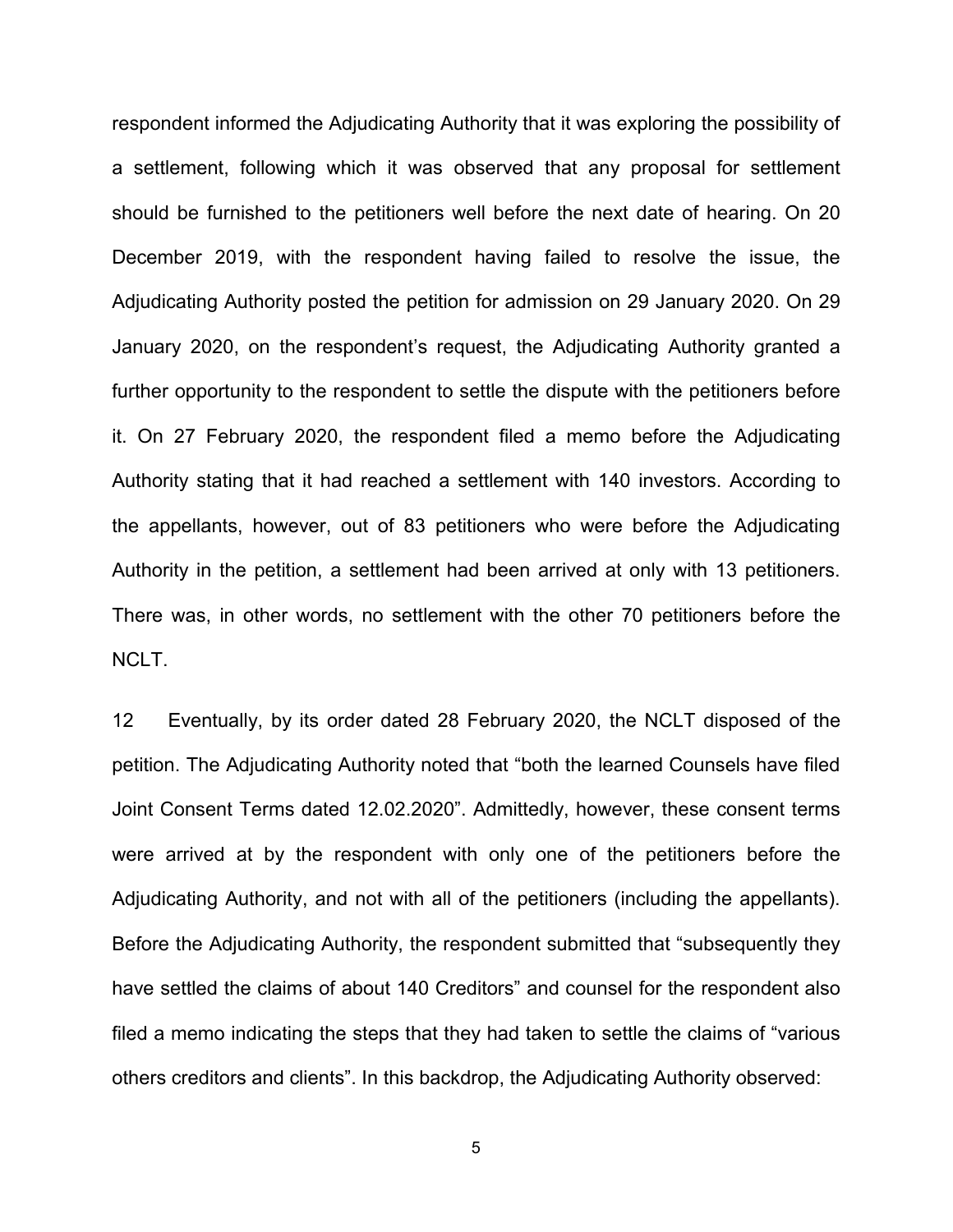"6. It is not in dispute that the Corporate Debtor with bona fide intention is exploring the possibility of the settlement in question and the project is in advanced stage of completion, and if the Company is put under CIRP, interest of all the Home Buyers as well as other Creditors will be in jeopardy. He further submits that the Corporate Debtor is taking all steps to settle the remaining claims of the Petitioners as well as other Creditors within a time frame. Lists showing the number of cases settled and those remaining have been filed.

7. It is a settled position of law that this procedure under the Code is contemplated to be summary in nature, and it cannot manage or decide upon each and every case of individual homebuyers. Lists of Individual cases have been placed on record which show that 140 investors have been fully settled by the Corporate Debtor and an amount of Rs.27.25 crore has been paid to them. 13 claims/Petitioners before us have been settled, 40 are in the process of settlement and 39 pending settlement. Thus the process of settlement appears to be progressing in all seriousness. Instead of examining all the individual claims in detail, we would like to dispose of the instant case by directing the Corporate Debtor to settle all the remaining claims sincerely within a definite lime frame."

Thus, the Adjudicating Authority decided to dispose the petition based on the following factors: *(i)* that respondent's efforts to settle the dispute were *bona fide*, as evinced by the fact that they had already settled with 140 investors, including 13 petitioners before it; *(ii)* the settlement process was underway with 40 other petitioners; *(iii)* the procedure under the IBC was summary in nature, and could not be used to individually manage the case of each of the 83 petitioners before it; and *(iv)* initiation of CIRP in respect of the respondent would put in jeopardy the interests of home buyers and creditors, who have invested in the respondent's project, which was in advanced stages of completion. In disposing of the petition, the Adjudicating Authority issued the following directions: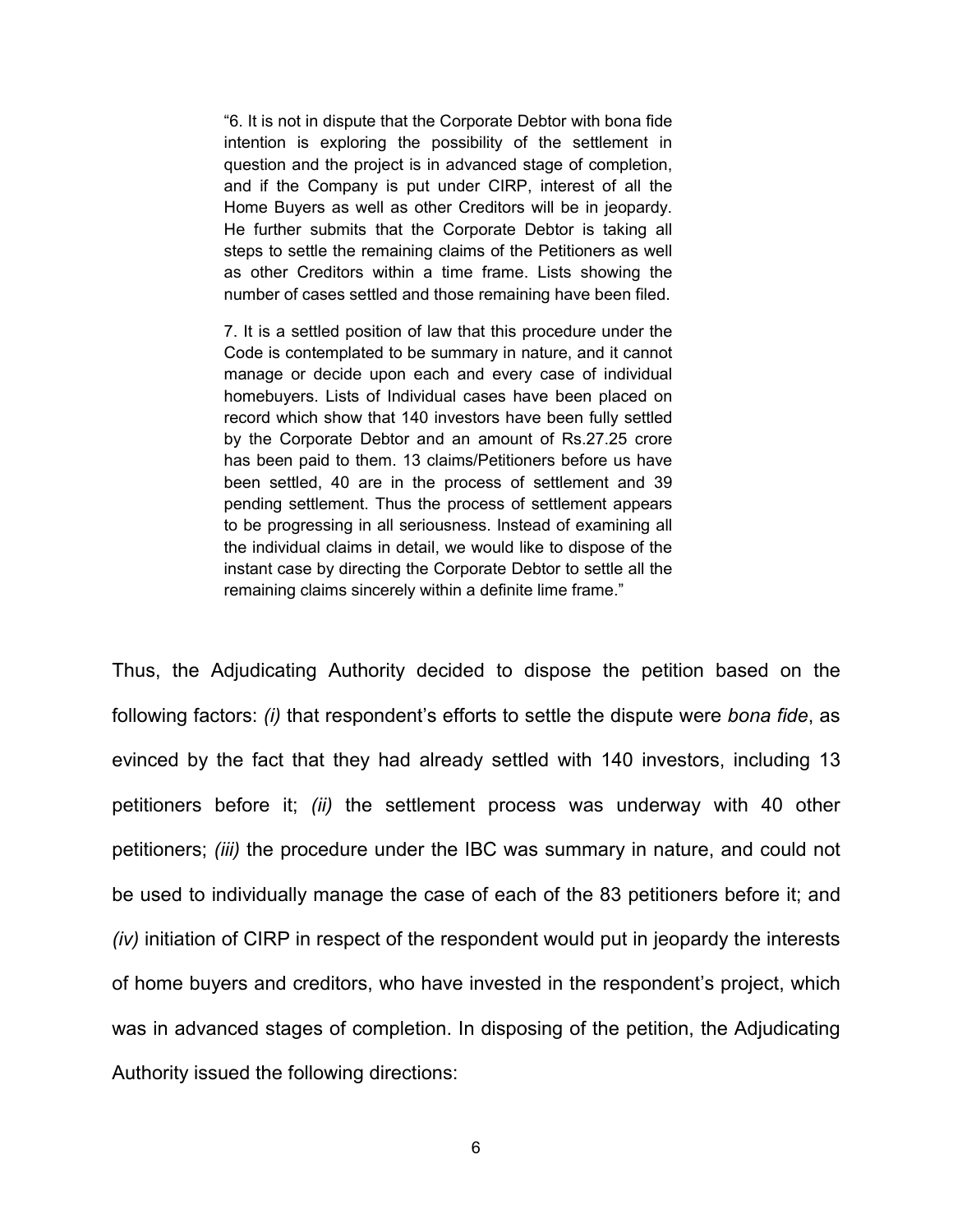"a. The Corporate Debtor is directed to settle the remaining claims as expeditiously as possible, but not later than 3 months, and communicate this decision to all the concerned parties.

b. If aggrieved by the settlement process of the Corporate Debtor, the remaining Petitioners, if any, would be at liberty to approach this Adjudicating Authority again, in accordance with law."

13 The order of the Adjudicating Authority was challenged in appeal before the NCLAT by 7 of the original petitioners, all of whom are appellants before this Court as well, along with certain other allottees who were not original petitioners before the NCLT. By its impugned judgment 30 July 2020, the Appellate Authority dismissed the appeal, noting thus:

> "3. It is manifestly clear that the application under Section 7 of the l&B Code came to be disposed of at the pre-admission stage and no order of admission or rejection of application was passed by the Adjudicating Authority keeping in view the nature of claims which admittedly were relatable to a Housing Project. The Adjudicating Authority appears to have been influenced by the fact that claims of the maximum number of stakeholders have been settled which included some claims settled at pre-admission stage before the Adjudicating Authority. In so far as the remaining claims were concerned, the Adjudicating Authority allowed a definite time frame viz. 3 months giving liberty to the claimant(s} whose claims would remain unsettled after expiry of the given time frame, to come back and re-agitate the matter.

> 4. Viewed in these circumstances, it cannot be said that the impugned order is of such a nature which is prejudicial to the rights and interests of any of the stakeholders. The claimant(s) who may be dissatisfied or whose claims remain unsettled during the given time frame can approach the Adjudicating Authority who has not shut its doors. Assailing of the impugned order in appeal would not be the appropriate course.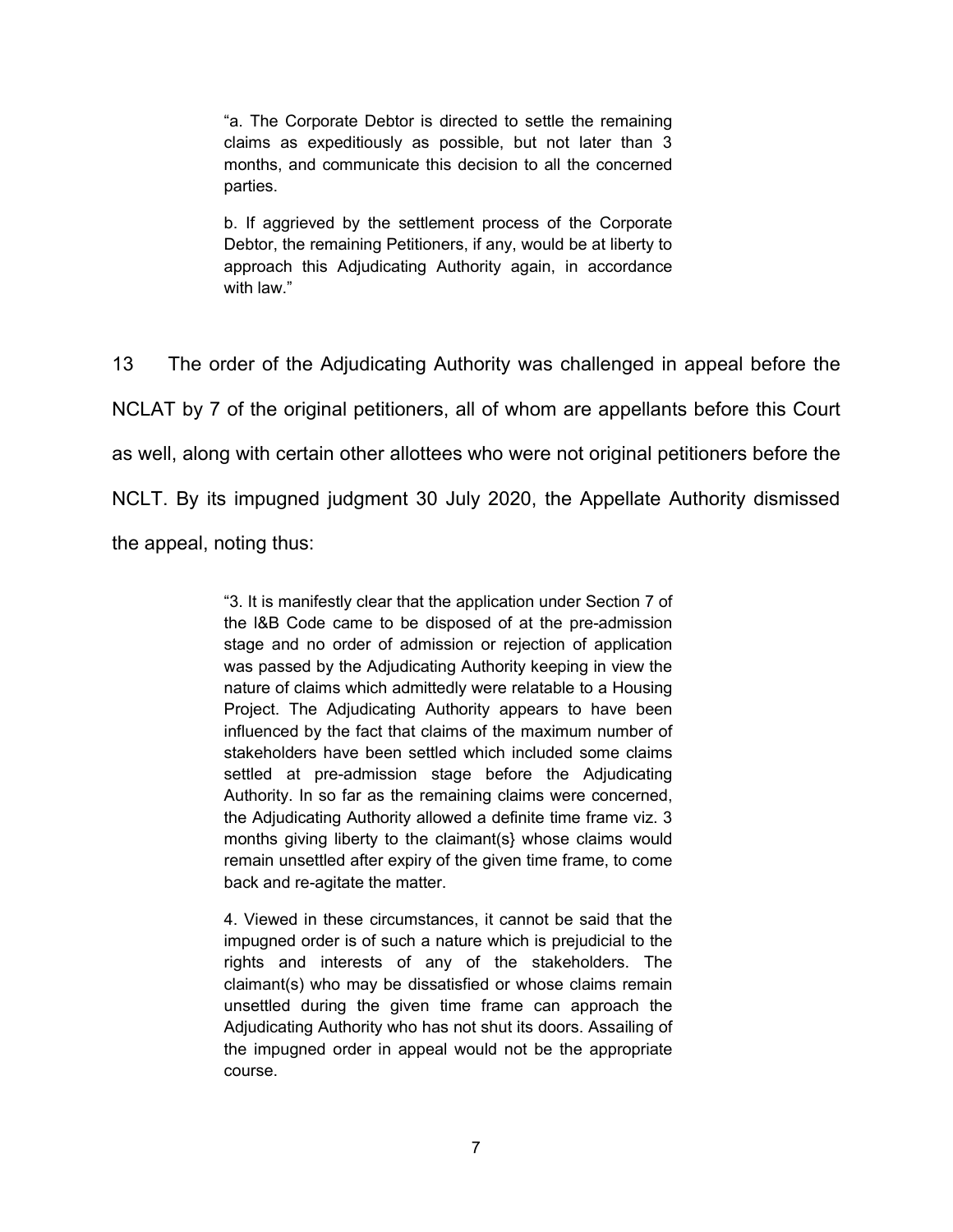5. It is a fact that the given time frame has already elapsed but we take judicial notice of the fact that normal business operations had been adversely affected by the imposition of lockdown due to outbreak of COVID-19 which has been declared pandemic. Even after unlocking, the pace of business operations is far from normal. In these circumstances, some concession has to be given in adherence to the timelines set in terms of the impugned order. Be-that-as-it-may, this situation may also have to be addressed by the Adjudicating Authority, if approached by a claimant whose claim has not been settled so far. It is not disputed that the resolution of disputes relating to claims, more particularly of Allottees in Housing Projects, has to be given primacy and pushing the Corporate Debtor into liquidation would only be the last option.

6. In view of the foregoing discussion and also bearing in mind that the settlement process set in motion at the preadmission stage is supported by the Consent Terms filed by some of the stakeholders, though it may not be all encompassing, this appeal would not lie. We accordingly hold that the appeal is not maintainable. There being no legal infirmity in the impugned order, the appeal is dismissed."

The Appellate Authority's decision to dismiss the appeal and uphold the Adjudicating Authority's order was thus based upon the following considerations: *(i)* the NCLT decided to dismiss the petition under Section 7 at the 'pre-admission stage' itself, since the settlement process was underway; *(ii)* the NCLT protected the rights of all the appellants/petitioners by setting a time-frame for settlement by the respondent, and leaving them open the option of approaching it in case their claims remained unsettled; *(iii)* while the timeframe for settlement had elapsed, the respondent had to be shown leniency due to the effects of the COVID-19 pandemic on businesses; and *(iv)* in disputes of this nature, the claims of the home buyers have to be given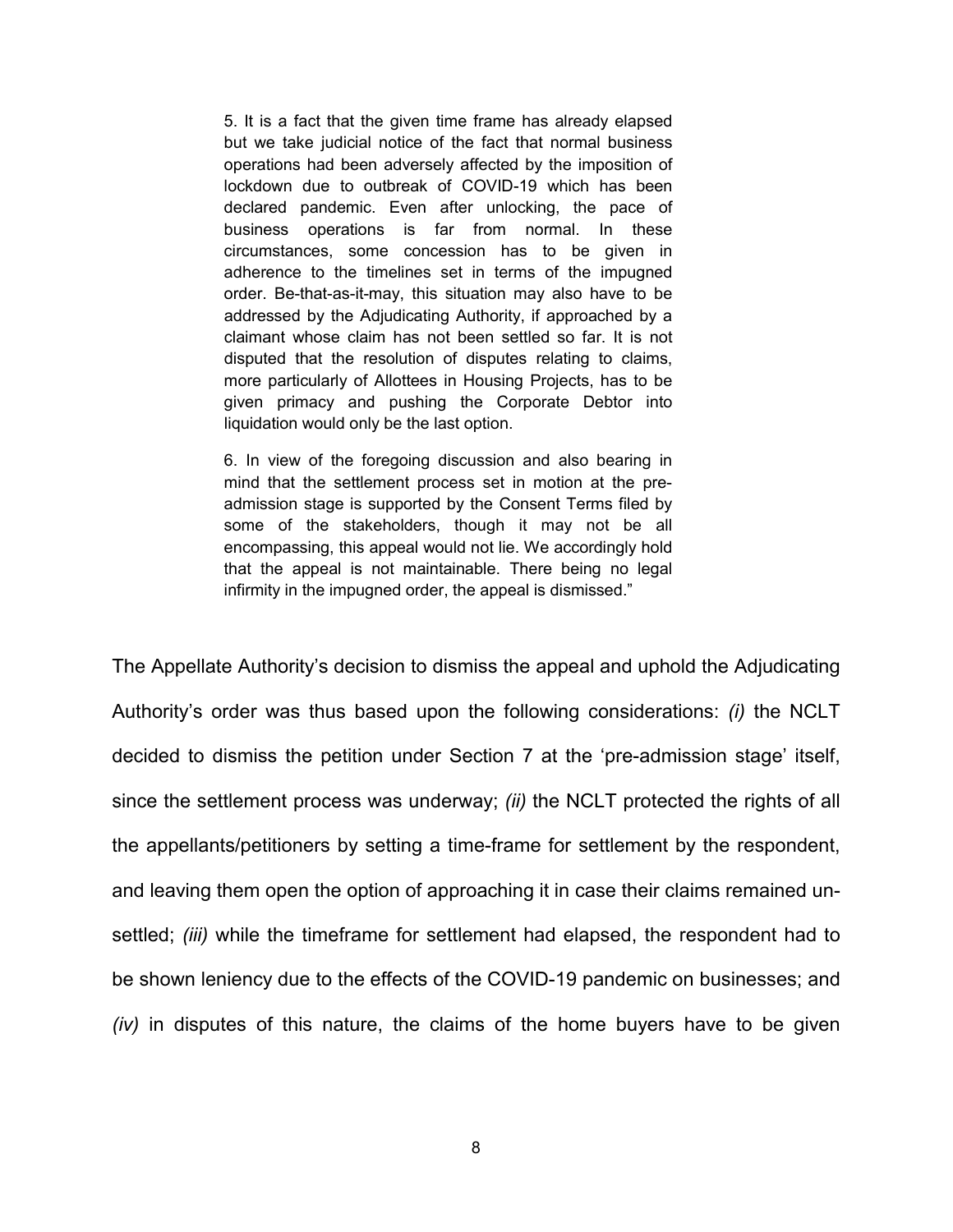priority, and the respondent should not be pushed into liquidation, until as the last resort.

14 The NCLAT's judgment and order dated 30 July 2020 has now been challenged before this Court by a variety of individuals – some of whom were original petitioners before the NCLT and went in appeal before the NCLAT, some who joined the appeal before the NCLAT directly, some who were original petitioners before the NCLT but did not join the appeal before the NCLAT and others who have joined the cause before this Court for the first time. A tabular representation is provided below:

| S.No.          | <b>Name</b>                                  | <b>Position</b><br>before<br>this<br>Court | <b>Position before</b><br><b>NCLAT</b> | <b>Position</b><br>before<br><b>NCLT</b> |  |
|----------------|----------------------------------------------|--------------------------------------------|----------------------------------------|------------------------------------------|--|
| 1              | Brig. E.S. Krishnamurthy                     | <b>First Appellant</b>                     | Appellant                              | Petitioner                               |  |
| $\overline{2}$ | Dhwani Nishith Sanghvi                       | Second Appellant                           | Appellant                              | Petitioner                               |  |
| 3              | Kriti Milind Ranka                           | <b>Third Appellant</b>                     | Appellant                              | Petitioner                               |  |
| 4              | Lima<br>Marie<br><b>Therese</b><br>Fernandes | Fourth Appellant                           | Appellant                              | Petitioner                               |  |
| 5              | Nitin Dinkar Palekar                         | <b>Fifth Appellant</b>                     | Appellant                              | Petitioner                               |  |
| 6              | Sunil Jain                                   | Sixth Appellant                            | Appellant                              | Petitioner                               |  |
| $\overline{7}$ | <b>Bhupesh Dinger</b>                        | Seventh Appellant                          | Appellant                              | Petitioner                               |  |
| 8              | <b>Battula Satish</b>                        | <b>Eight Appellant</b>                     | Appellant                              | Not a Party                              |  |
| 9              | Shashi Arora                                 | Ninth Appellant                            | Appellant                              | Not a Party                              |  |
| 10             | Neminath<br>Gangasagar<br>Hemade             | <b>Tenth Appellant</b>                     | Not a Party                            | Petitioner                               |  |
| 11             | P.V. Lakshminarayana                         | <b>Eleventh Appellant</b>                  | Not a Party                            | Petitioner                               |  |
| 12             | Shaila S Kothari                             | Twelfth Appellant                          | Not a Party                            | Not a Party                              |  |
| 13             | Dorai<br>Nemmara<br>Raju<br>Mahadevan        | <b>Thirteenth Appellant</b>                | Not a Party                            | Not a Party                              |  |
| 14             | Mayank Gupta                                 | Fourteenth Appellant                       | Not a Party                            | Not a Party                              |  |
| 15             | Manjushri Basu                               | <b>Fifteenth Appellant</b>                 | Not a Party                            | Petitioner                               |  |
| 16             | Madhukar V. Limaye                           | Sixteenth Appellant                        | Not a Party                            | Petitioner                               |  |
| 17             | Dipankar Kanjilal                            | Seventeenth Appellant                      | Not a Party                            | Not a Party                              |  |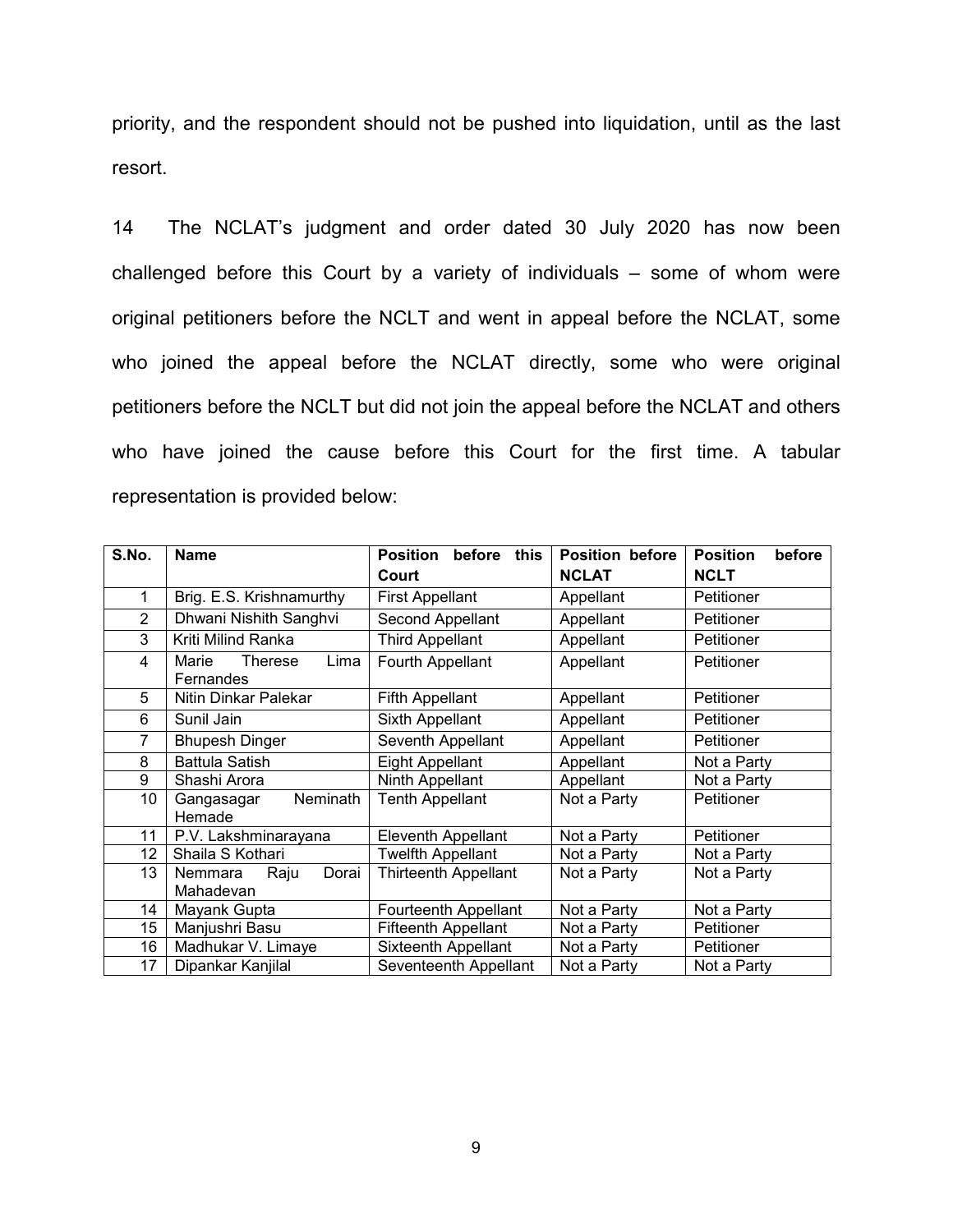During the course of the appeal, there have also been two applications<sup>[10](#page-9-0)</sup> seeking impleadment in the proceedings by ten individuals who are similarly placed to the appellants. Some of these individuals were also original petitioners before the NCLT.

15 We have heard Mr Srijan Sinha, Counsel for the appellants and Ms Aakanksha Nehra, Counsel for the respondent.

16 On behalf of the appellants, the principal challenge is on the ground that:

- (i) The Appellate Authority as well as the Adjudicating Authority have acted beyond the scope of their jurisdiction under the IBC, and thus their orders are liable to be set aside since they were *coram non judice*. Reliance has been placed upon the judgment of this Court in **Embassy Property Developments (P) Ltd.** v. **State of Karnataka<sup>[11](#page-9-1)</sup>** in support of this proposition;
- (ii) The impugned orders are contrary to the mandate of Section 7 of the IBC. This ground has been sought to be substantiated by urging as follows:
	- (a) The orders of the Adjudicating Authority and the Appellate Authority are contrary to the principles enunciated in the judgment of this Court in **Innoventive Industries Ltd.** v. **ICICI Bank** [12](#page-9-2) ("**Innoventive Industries**"), with respect to the scope and extent of the enquiry which has to be made in a petition under Section 7 of the IBC. This Court has held that while entertaining the petition under Section 7, the Adjudicating Authority has to merely satisfy itself whether a default has

<span id="page-9-1"></span><span id="page-9-0"></span><sup>&</sup>lt;sup>10</sup> IA No 4783 of 2021 and IA No 97193 of 2021<br><sup>11</sup> (2020) 13 SCC 308<br><sup>12</sup> (2018) 1 SCC 407, paras 28 and 30

<span id="page-9-2"></span>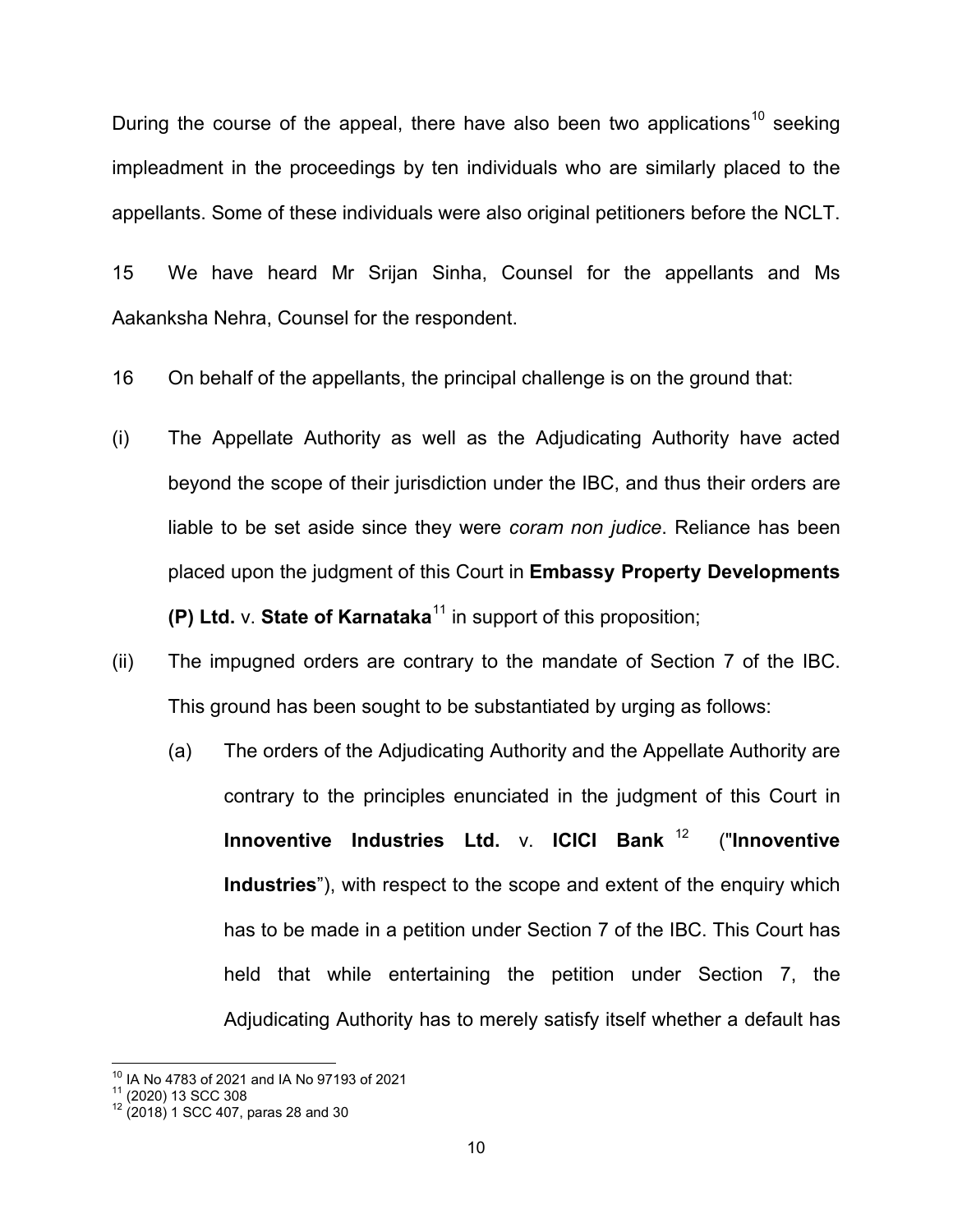occurred. As such, Section 7(5) only provides the Adjudicating Authority with two options – to pass an admission order under Section 7(5)(a) or reject the petition under Section 7(5)(b). Thus, unless the debt has not become due or is interdicted by some law, the Adjudicating Authority must admit a petition under Section 7;

- (b) Admittedly, in the present case, the respondent has committed an act of default as understood in the provisions of Section 3(12) of the IBC. This is evident from the fact that it is willing to settle the debt owed to the appellants, which was also noted by the Adjudicating Authority. Further, the dispute between the respondent and as many as 70 original petitioners had not been settled, at the time when the Adjudicating Authority passed its order. In spite of this, the Adjudicating Authority failed to act in accordance with the provisions of Section 7(5)(a) and issue an order admitting the application; and
- (c) Further, the Appellate Authority has also erred in observing that the petition under Section 7 was disposed of at a 'pre-admission stage' by the Adjudicating Authority. Where the Adjudicating Authority is not satisfied that the financial debt is owed and a default has occurred, Section 7(5)(b) provides that it shall reject the application. Thus, an option to dispose at a 'pre-admission stage' is not available to the Adjudicating Authority;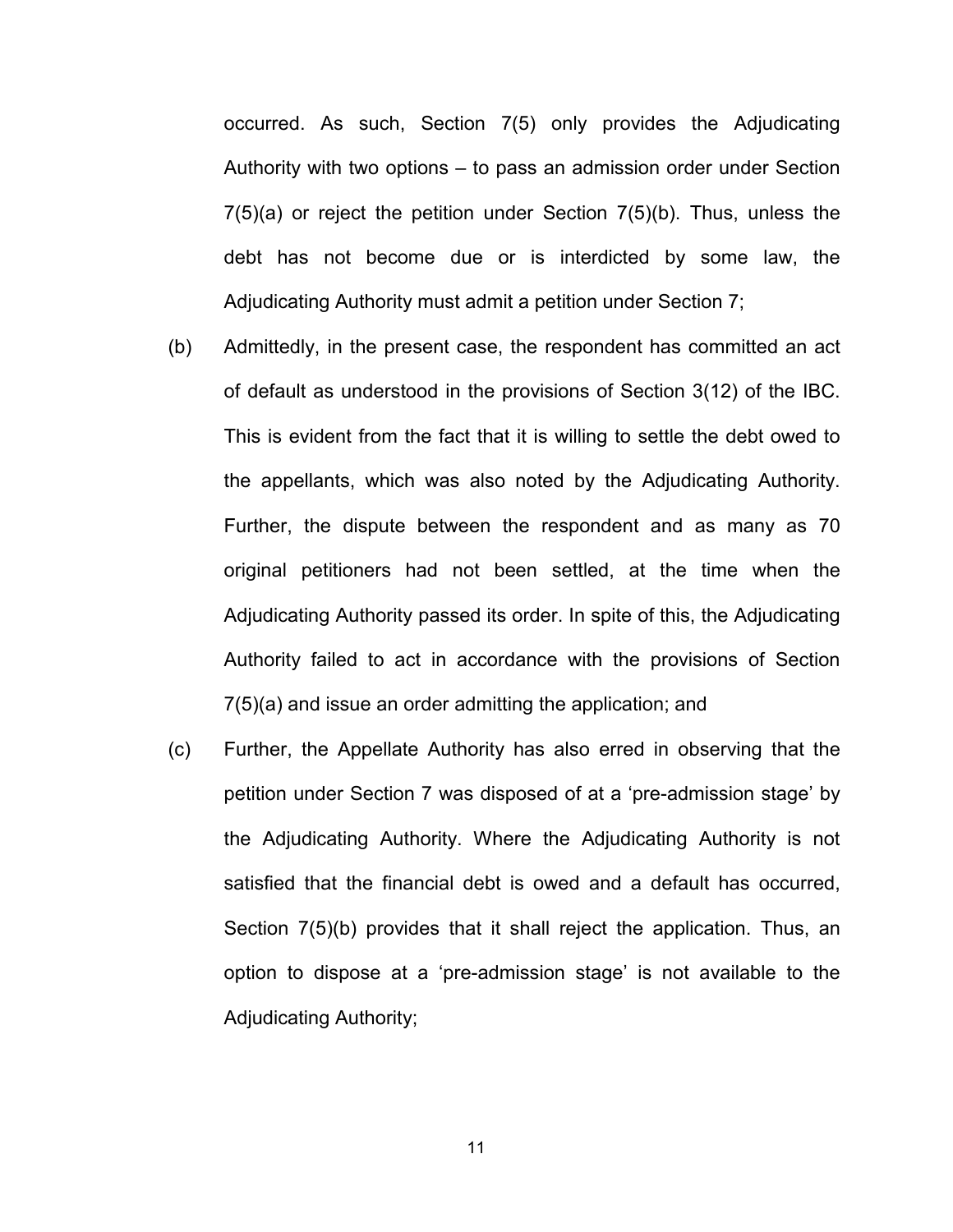- (iii) The Adjudicating Authority and Appellate Authority have acted beyond the scope of their jurisdiction in 'directing' the parties to settle with the respondent. To substantiate this argument, it has been urged:
	- (a) The Adjudicating Authority as well as the Appellate Authority are creatures of the statute  $-$  the IBC  $-$  and are bound by its provisions. Thus, their jurisdiction is limited by the provisions of the IBC;
	- (b) Hence, once there is an admitted default by the respondent, the Adjudicating Authority was statutorily bound to admit the petition and has acted patently beyond its jurisdiction in not entertaining it on the ground that there was a possibility of a settlement. The Appellate Authority has merely placed its stamp of approval on the judgment of the Adjudicating Authority. In doing so, Adjudicating Authority and Appellate Authority have acted as courts of equity, which is not prescribed by the IBC. In support of this proposition, reliance has been placed upon the judgment of this Court in **Pratap Technocrats (P) Ltd. and Others** v. **Monitoring Committee of Reliance Infratel Limited and Another**[13](#page-11-0) ("**Pratap Technocrats**");
	- (c) In any case, out of 83 petitioners before the Adjudicating Authority, only 13 had entered into a settlement. As a result, there was no settlement with the remaining 70 petitioners. Moreover, even in respect of the financial creditors with whom the respondent had entered into a

<span id="page-11-0"></span><sup>13</sup> 2021 SCC OnLine SC 569, paras 37, 47 and 50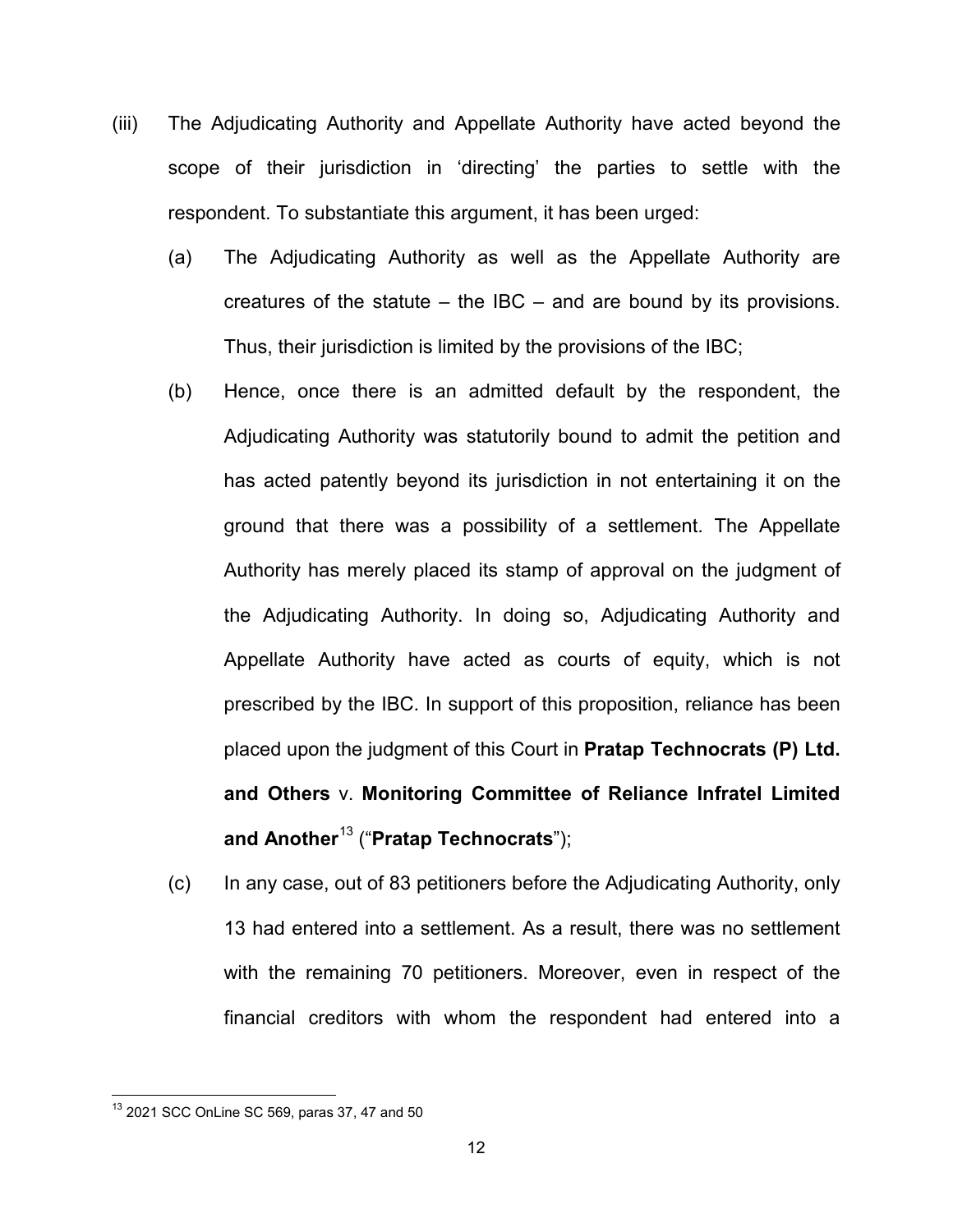settlement, the respondent had failed to comply with the settlement even before the passing of the impugned order;

- (d) Further, the direction by the Adjudicating Authority to the respondent to settle all individual claims is beyond its jurisdiction, as a judicial authority cannot dispose of a petition with a *direction* to settle a dispute. At the highest, a proceeding may be adjourned in order to enable the parties to explore the possibility of a settlement. In the present case, as many as four opportunities were granted to the respondent to resolve the dispute with the petitioners, but to no avail. Hence, once the parties failed to arrive at a settlement, the judicial authority was duty bound to decide the case on merits alone; and
- (e) Finally, the admission of the petition by the Adjudicating Authority would not have automatically nullified any potential for settlement. This Court has held in its judgment in **Swiss Ribbons Pvt Ltd and Anr.** v. **Union of India and Ors.**[14](#page-12-0) that even after a petition under Section 7 of the IBC is admitted and before the Committee of Creditors<sup>[15](#page-12-1)</sup> is formed, the parties can settle the dispute. Further, even after the CoC is formed, Section 12A of the IBC does provide for a mechanism through which the petition can be withdrawn (if the parties were to reach a settlement);

<span id="page-12-1"></span><span id="page-12-0"></span><sup>14</sup> (2019) 4 SCC 17 <sup>15</sup> "**CoC**"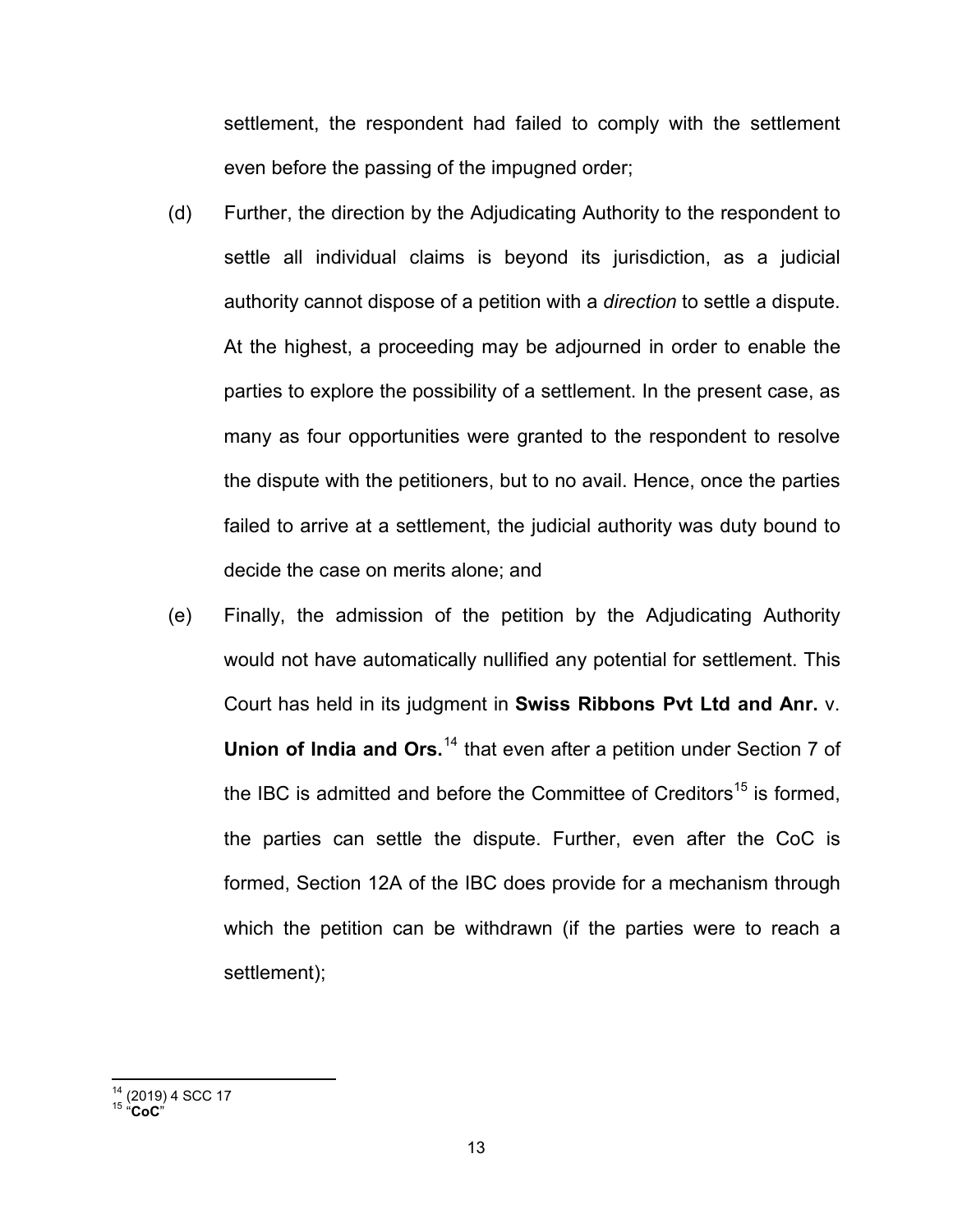- (iv) The IBC envisages two classes of creditors financial and operational creditors. Except some differences in their rights and role in the CIRP, the IBC confers equal rights upon both the classes of creditors. However, through the impugned judgment, the Appellate Authority has created a sub-class within the class of financial creditors by observing that in the resolution of disputes relating to claims of allottees in housing projects, their rights have to be given primacy and the project entity/corporate debtor should not be sent into liquidation only at the behest of the other investors; and
- (v) The threshold requirement of 10 per cent allotees of a housing project filing a petition under Section 7 of the IBC has been upheld by this Court in **Manish Kumar** v. **Union of India**[16](#page-13-0) ("**Manish Kumar**"). However, in paragraph 181, this Court has held that such a requirement only needs to be assessed at the threshold while admitting the petition. Hence, if subsequent to the admission, withdrawal applications are preferred and the 10 per cent threshold is reduced, it shall not affect the maintainability of the original petition. Thus, in the present case, the 83 original petitioners did meet the 10 per cent threshold and the petition should have been admitted.

Based on the above submissions, the appellants have prayed that the orders of the NCLAT and NCLT be set aside, and the original petition under Section 7 of the IBC be restored for a decision on its admissibility under Section 7(5) of the IBC.

<span id="page-13-0"></span> $16$  (2021) 5 SCC 1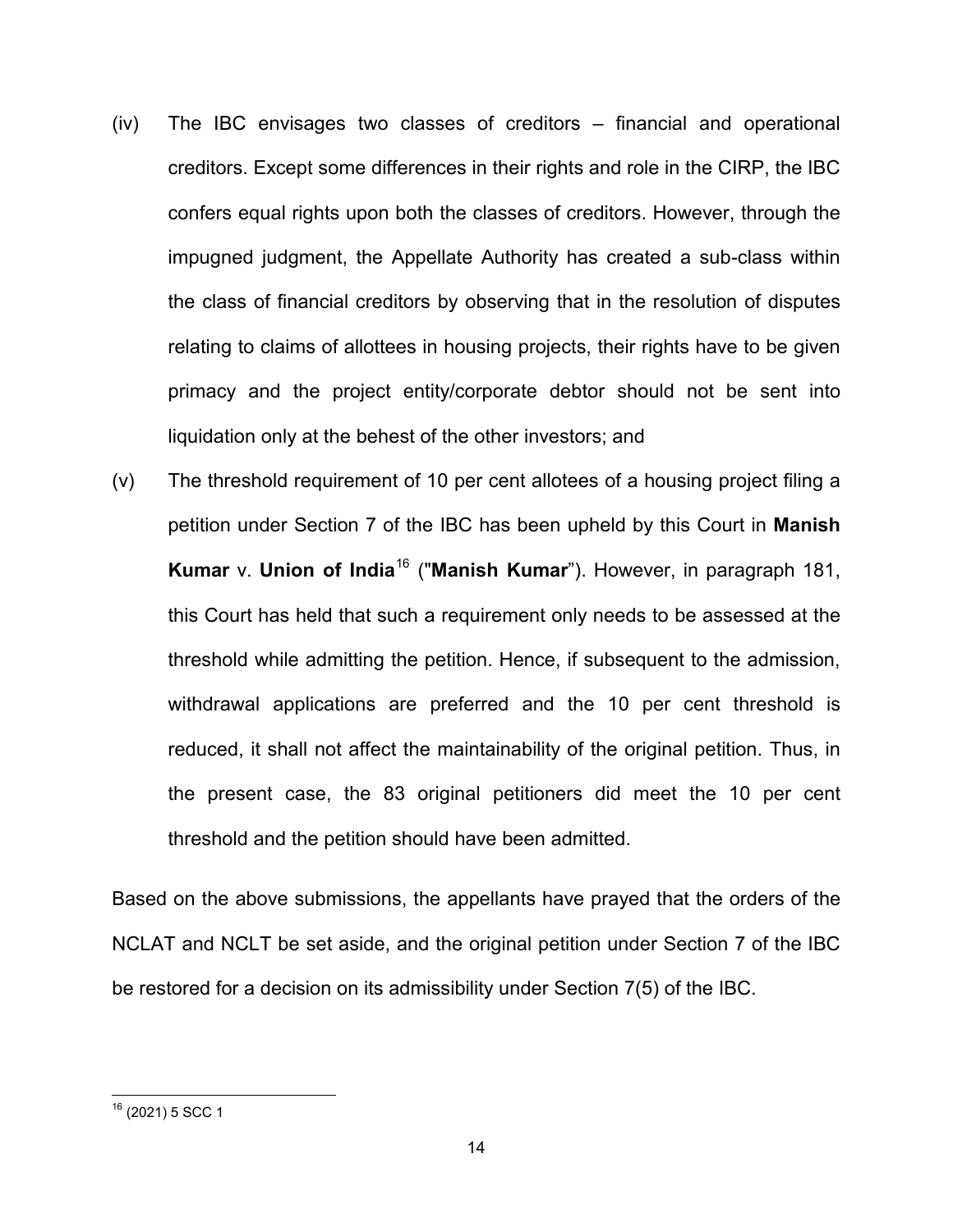- 17 On the other hand, the respondent counters by submitting that:
- (i) The present appeal has been filed by the appellants to obviate the procedural requirements of Section 7 of the IBC. It has been urged:
	- (a) The petition under Section 7 was instituted by the first appellant on behalf of himself and 82 other petitioners/proposed purchasers. Out of these 83 petitioners, only 7 of the original petitioners (including the first appellant) approached the NCLAT in appeal. The present appeal has been filed by the first appellant on behalf of the following persons:
		- i. First to seventh appellants, who were parties before the NCLT and the NCLAT;
		- ii. Eight and ninth appellants, who were not parties to the original petition under Section 7 but had filed an appeal before the NCLAT;
		- iii. Tenth, eleventh, fifteenth and sixteenth appellants, who were parties before the NCLT but not before the NCLAT; and
		- iv. Twelfth to fourteen and seventeenth appellants, who were neither parties before the NCLT nor the NCLAT;

The reduced number of litigants establishes that the respondent has made efforts to settle the disputes with many of the proposed purchasers;

(b) Further, the Parliament has amended Section 7 with effect from 28 December 2019, which was upheld by the judgment of this Court in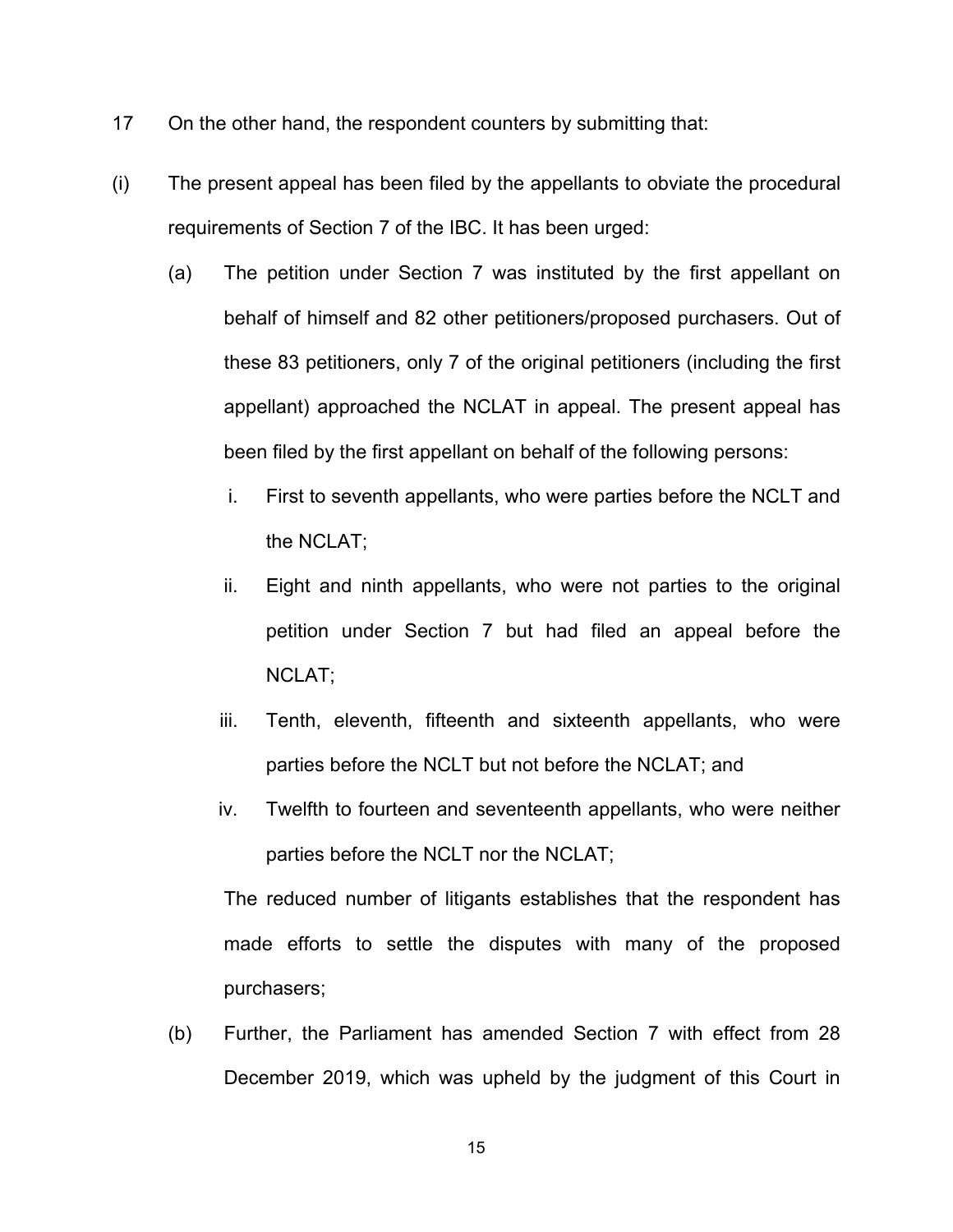**Manish Kumar** (supra). The amendment has introduced the threshold requirement (of 10 per cent or 100 home buyers) for filing a petition under Section 7, with the objective of protecting a corporate debtor from being dragged into insolvency proceedings by an isolated set of creditors;

- (c) Thus, the present appeal being a continuation of the original proceedings under Section 7, the threshold requirement would have to be met. Evidently, with the reduced number of litigants, it is not met; and
- (d) Further, if the appellants have to file a fresh proceeding before the Adjudicating Authority or if their proceedings are restored before the Adjudicating Authority at this stage, they would still have to fulfil the mandatory requirement of bringing together 100 creditors in the same class or 10 per cent of the total number of such creditors;
- (ii) The present proceedings have only been filed by the appellants to arm-twist the respondent, instead of taking up the settlements offered to them:
	- (a) The first appellant preferred a petition on behalf of 82 home buyers. The Adjudicating Authority in its order dated 28 February 2020 recorded that the respondent had fully settled with 140 investors against a payment of Rs 27.25 crores. Further, it was noted that the claims of 13 petitioners before the NCLT were settled, 40 were in the process of settlement and 39 were pending settlements. It was in this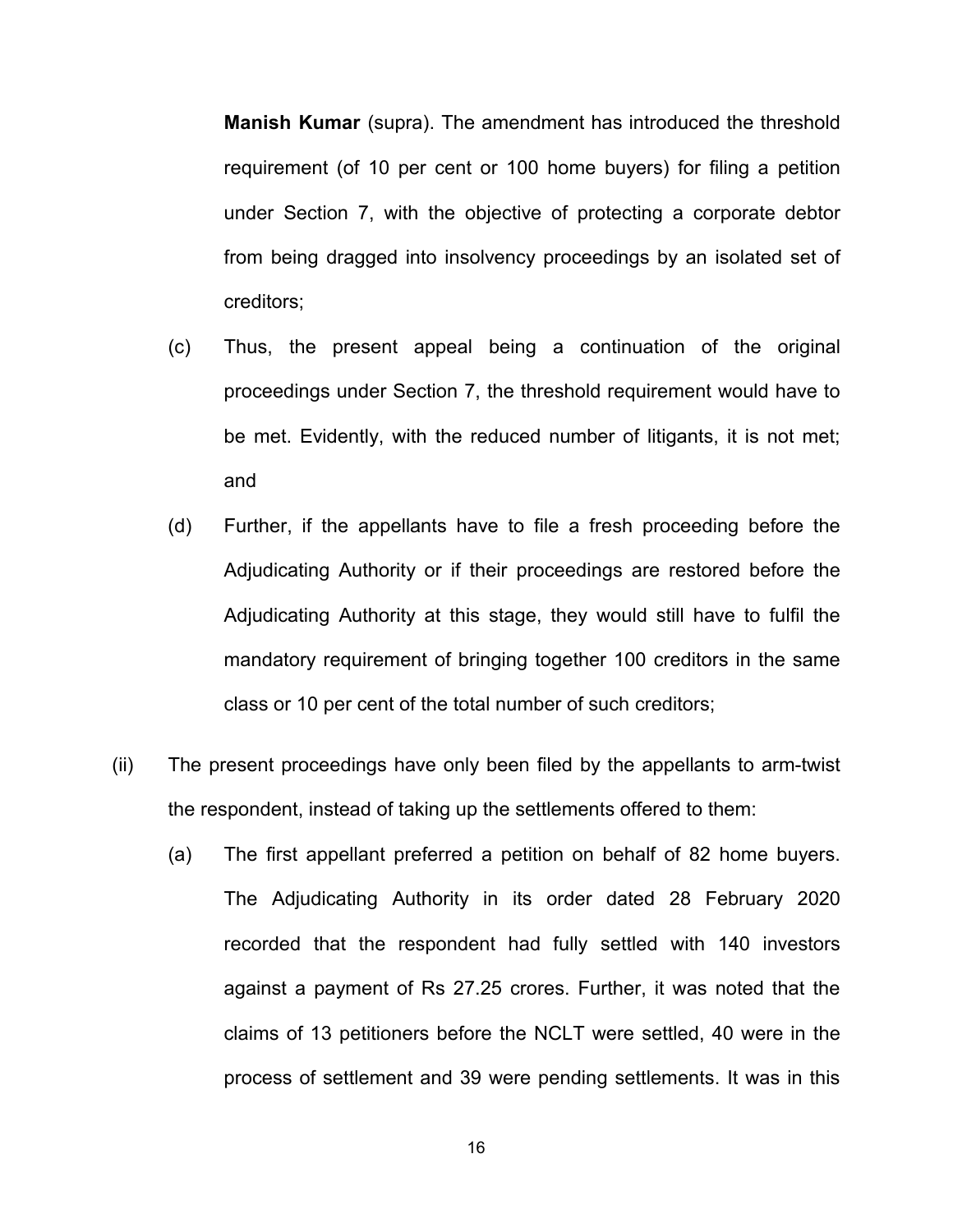backdrop that the NCLT disposed of the petition, with specific directions that the appellants could approach it if the respondent did not settle their claims within three months;

- (b) Even after the disposal of the proceedings by the NCLT, the respondent has continued to settle with proposed purchasers. However, while numerous efforts have been made to arrive at a settlement with the appellants, none of the options offered were agreeable to them;
- (c) During the pendency of the appeal, agreed amounts have been paid in full to the eighth, fourteenth and sixteenth appellants in November 2020. With respect to the tenth, twelfth, thirteenth and seventeenth appellants, a settlement was arrived at and cheques have been handed over by the respondent to them, which have not been encashed; and
- (d) The respondent reiterates its commitment to settle with the proposed purchasers, despite the real-estate industry being severely affected due to the COVID-19 pandemic; and
- (iii) The respondent should not be pushed to insolvency merely because a few of its alleged creditors are not willing to settle. In any case, the appellants are merely speculative investors and are not allottees within the meaning of Section 5(8)(12) of the IBC, and thus they have no claim under Section 7 of the IBC.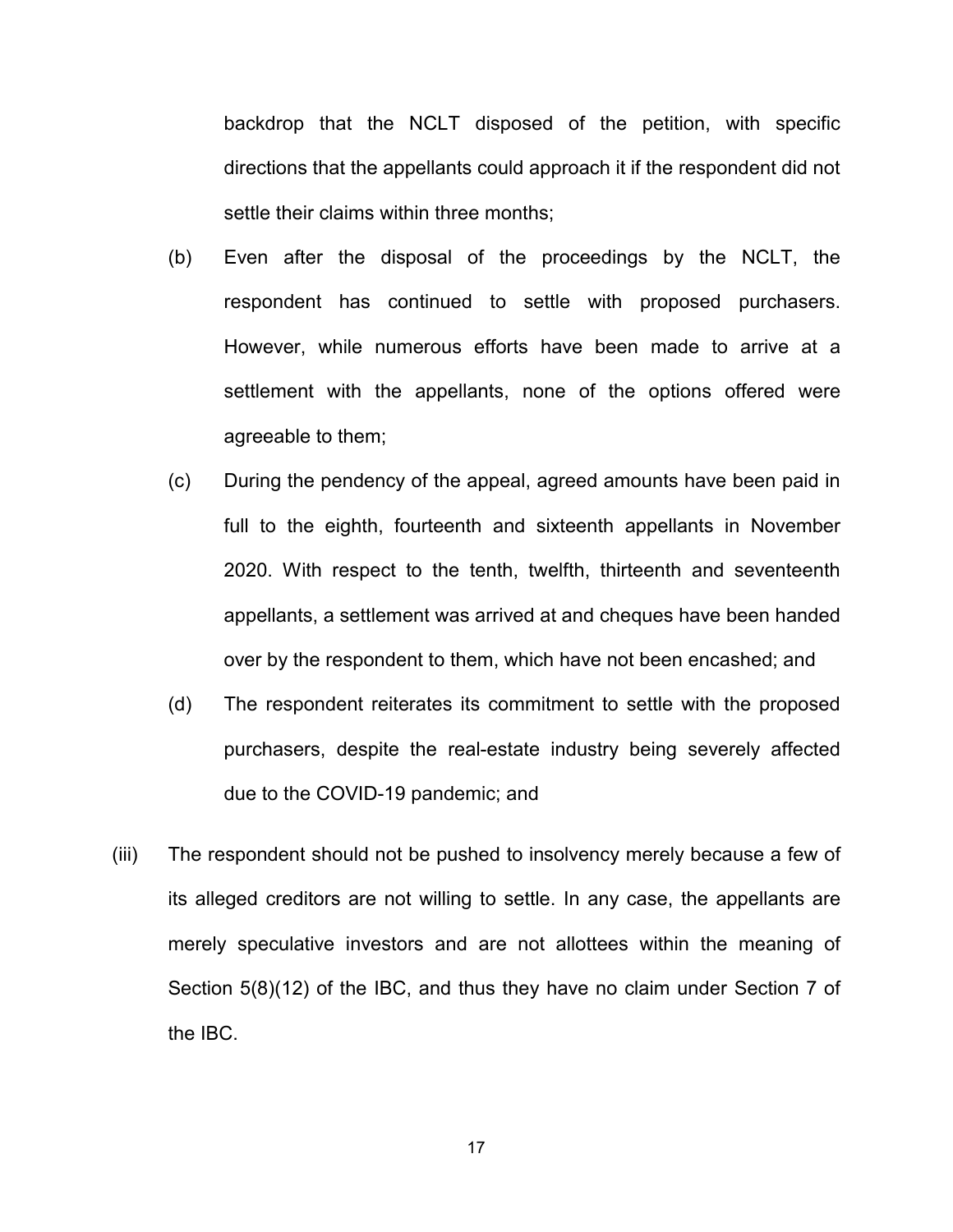On the above hypothesis, it has been submitted that the appellants are utilising the process to facilitate recovery whereas the primary focus of IBC is to ensure revival and continuation of the corporate debtor, and to protect it from corporate death by liquidation.

18 The rival submissions will now be considered.

19 At the very outset, there is a factual question in relation to the settlements which have been made by the respondent with the present appellants. The respondent has alleged that settlements have been reached with the eighth, fourteenth and sixteenth appellants and agreed amounts have been paid in full. Further, settlements were arrived at with tenth, twelfth, thirteenth and seventeenth appellants and cheques have been handed over to them, but they have not been encashed. However, the appellants note that while a settlement amount was agreed between the respondent and the fourteenth appellant, it was never actually paid before the appeal was filed. Further, upon the filing of the present appeal, when the respondent offered a new settlement amount, it was rejected by the fourteenth appellant. Similarly, no settlement has been arrived at with the sixteenth appellant. In respect of the tenth, twelfth, thirteenth and seventeenth appellants, it is submitted that the cheques were issued in June 2020 but the respondent itself in October 2020 told them not to encash them till the outcome of the present appeal. Presently, the appellants acknowledge that final settlements have been reached between the respondent and the eighth, tenth and twelfth appellants. This position has not been controverted by the respondent.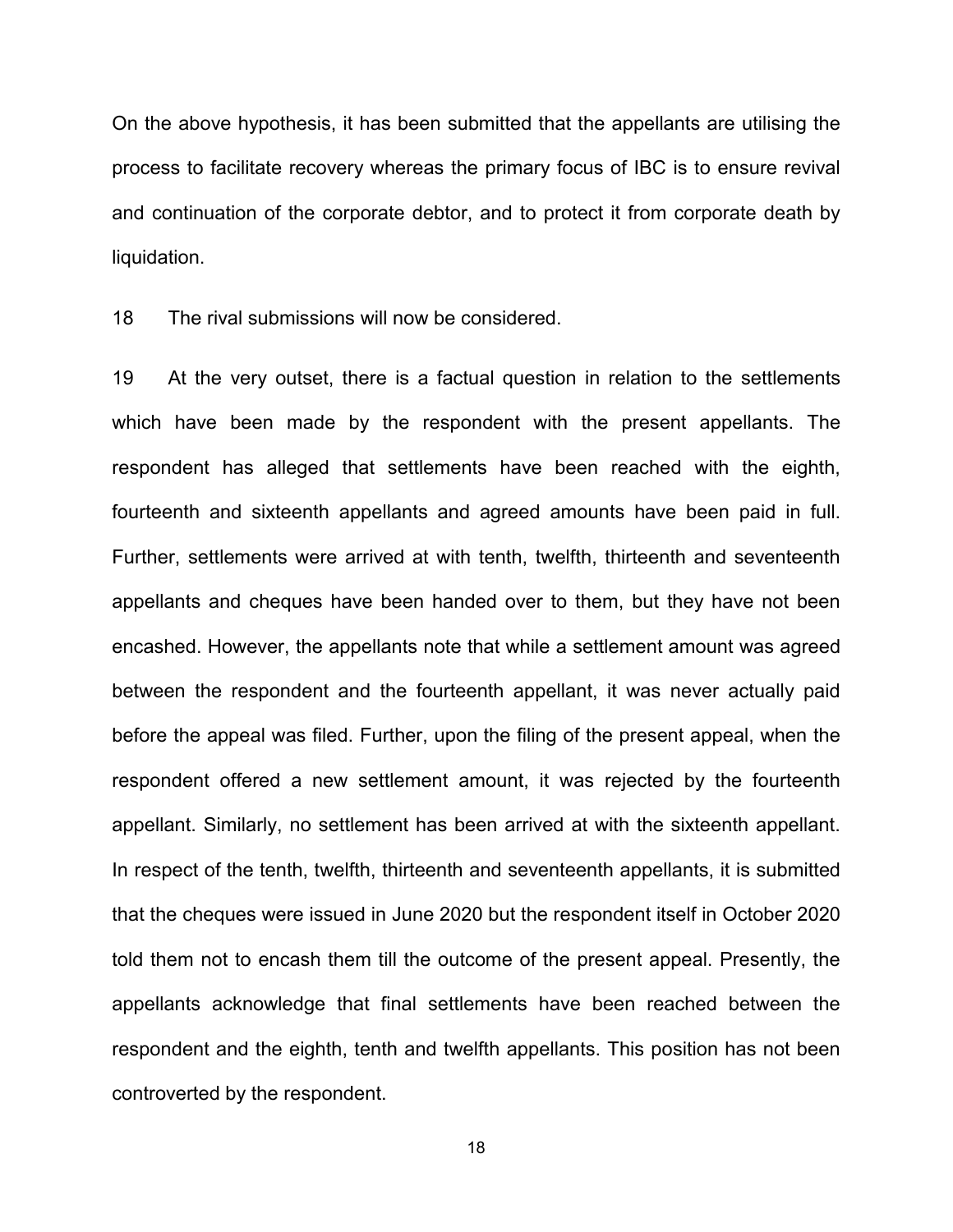20 The central question in this appeal then is whether the NCLT and the NCLAT were correct in their approach of rejecting the appellants' petition under Section 7 of the IBC at the 'pre-admission stage', and directing them to settle with the respondent within 3 months. Section 7 of the IBC provides for the initiation of CIRP by a financial creditor or a class of financial creditors. Section 7, as it stood prior to its amendments in  $2019^{17}$  $2019^{17}$  $2019^{17}$ , is reproduced below:

> "**7. Initiation of corporate insolvency resolution process by financial creditor.**—(1) A financial creditor either by itself or jointly with other financial creditors, or any other person on behalf of the financial creditor, as may be notified by the Central Government, may file an application for initiating corporate insolvency resolution process against a corporate debtor before the Adjudicating Authority when a default has occurred:

> Explanation.—For the purposes of this sub-section, a default includes a default in respect of a financial debt owed not only to the applicant financial creditor but to any other financial creditor of the corporate debtor.

> (2) The financial creditor shall make an application under subsection (1) in such form and manner and accompanied with such fee as may be prescribed.

> (3) The financial creditor shall, along with the application furnish—

> (a) record of the default recorded with the information utility or such other record or evidence of default as may be specified;

> (b) the name of the resolution professional proposed to act as an interim resolution professional; and

(c) any other information as may be specified by the Board.

(4) The Adjudicating Authority shall, within fourteen days of the receipt of the application under sub-section (2), ascertain the existence of a default from the records of an information

<span id="page-18-0"></span><sup>&</sup>lt;sup>17</sup> Through Act 26 of 2019 and Act 1 of 2020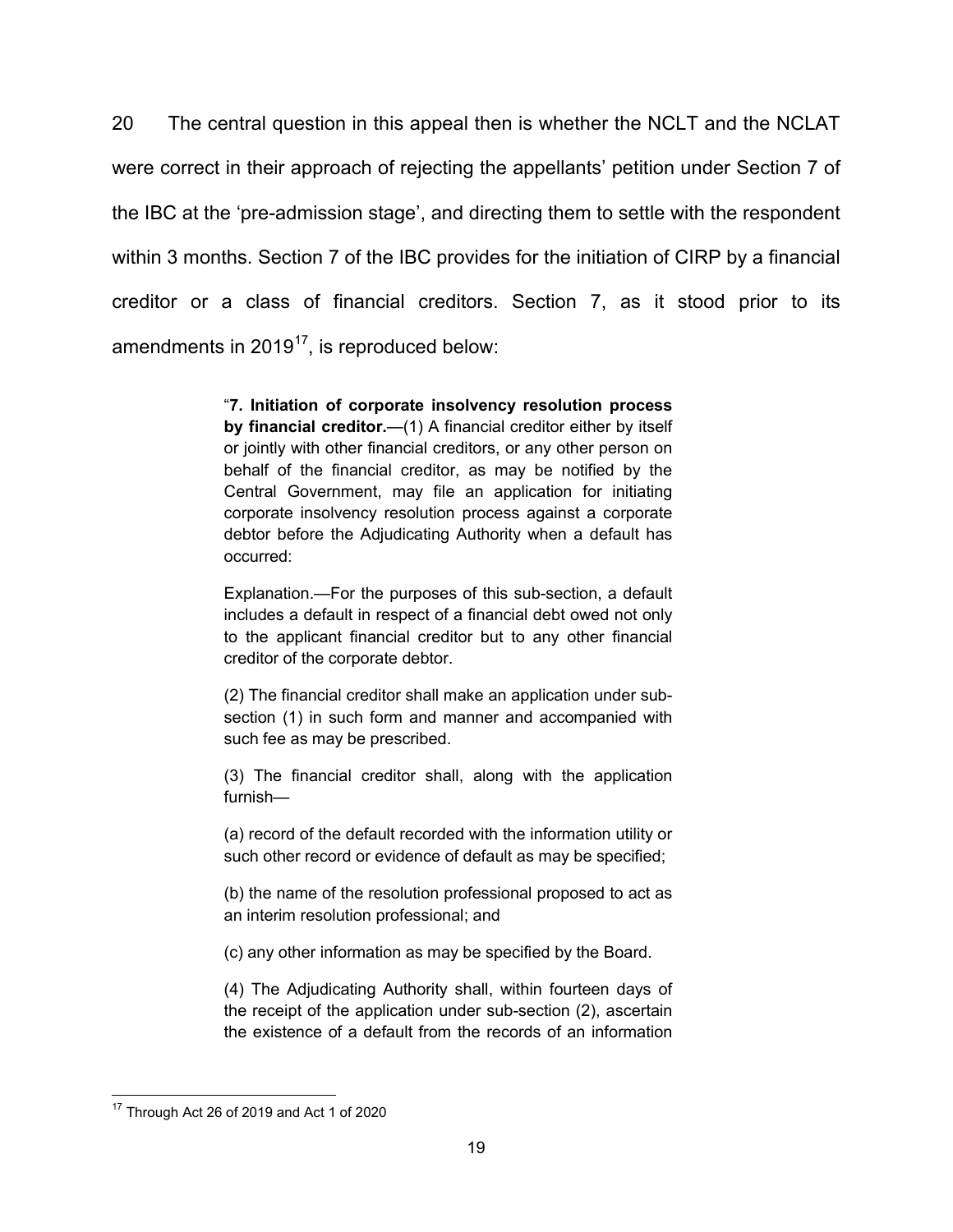utility or on the basis of other evidence furnished by the financial creditor under sub-section (3):

(5) Where the Adjudicating Authority is satisfied that—

(a) a default has occurred and the application under subsection (2) is complete, and there is no disciplinary proceedings pending against the proposed resolution professional, it may, by order, admit such application; or

(b) default has not occurred or the application under subsection (2) is incomplete or any disciplinary proceeding is pending against the proposed resolution professional, it may, by order, reject such application:

Provided that the Adjudicating Authority shall, before rejecting the application under clause (b) of sub-section (5), give a notice to the applicant to rectify the defect in his application within seven days of receipt of such notice from the Adjudicating Authority.

(6) The corporate insolvency resolution process shall commence from the date of admission of the application under sub-section (5).

(7) The Adjudicating Authority shall communicate—

(a) the order under clause (a) of sub-section (5) to the financial creditor and the corporate debtor;

(b) the order under clause (b) of sub-section (5) to the financial creditor, within seven days of admission or rejection of such application, as the case may be."

21 Sub-Section (1) of Section 7 enables the financial creditor to file an application for initiation of CIRP against the corporate debtor before the Adjudicating Authority "when a default has occurred". The expression "default" is defined in Section 3(12) of the IBC in the following terms:

> "(12) "default" means non-payment of debt when whole or any part or instalment of the amount of debt has become due and payable and is not paid by the debtor or the corporate debtor, as the case may be;"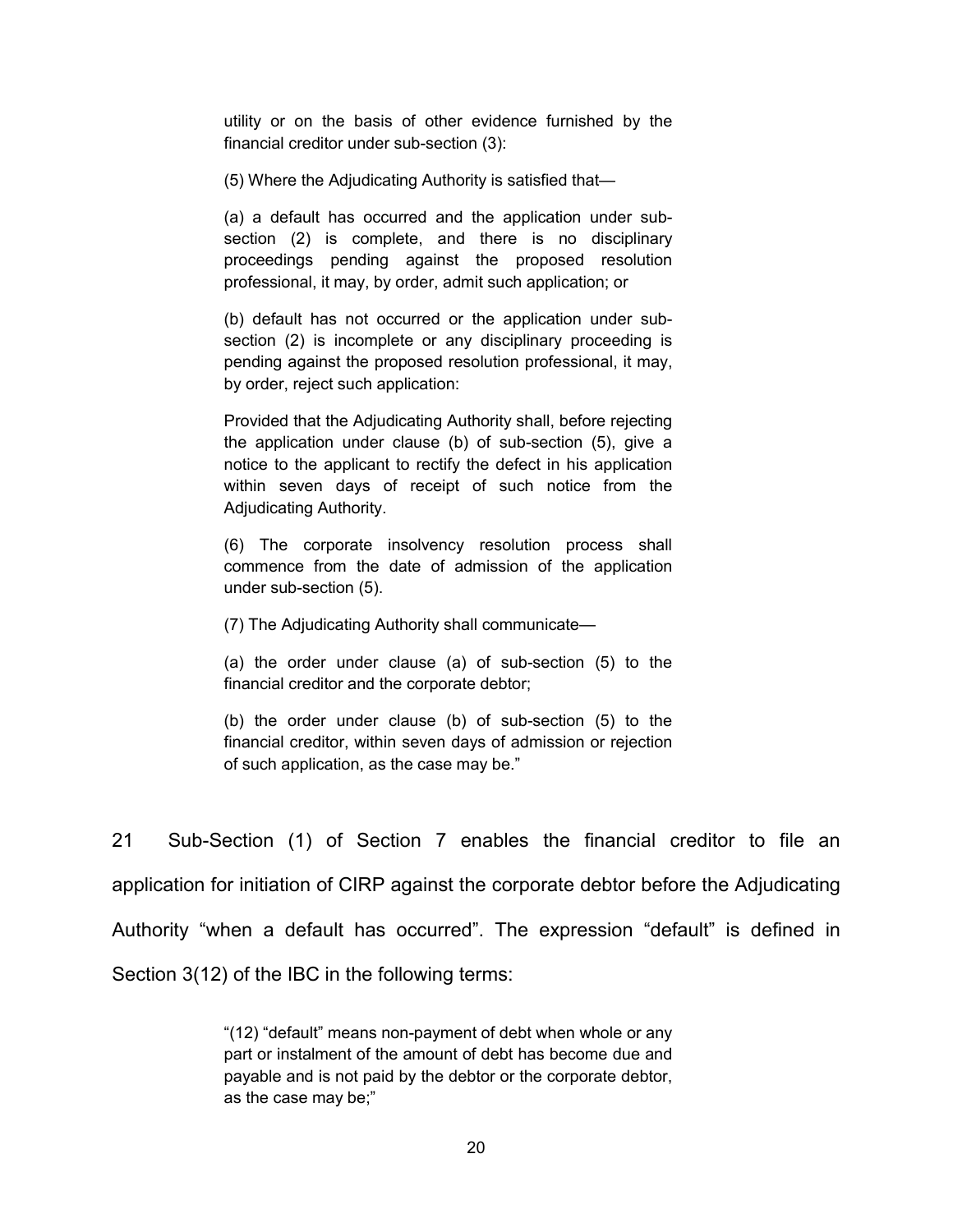The definition of default adverts to the non-payment of a debt, when it has become due and payable in whole or in part, by the debtor or the corporate debtor. Since the definition of "default" incorporates the expression "debt", it is necessary to advert to the definition of the latter expression under Section 3(11) of the IBC:

> "(11) "debt" means a liability or obligation in respect of a claim which is due from any person and includes a financial debt and operational debt;"

Thus, a "debt" is defined to be a liability or an obligation in respect of a claim due from any person. This includes a financial debt and an operational debt.

22 If the above criteria are met, the financial creditor can make an application under sub-Section (2) of Section 7, in the manner prescribed, along with the necessary fees. Sub-Section (3) requires the financial creditor, *inter alia*, to furnish a record of the default with the information utility or such other record or evidence of default as may be specified along with the application. Under sub-Section (4), the Adjudicating Authority must, within 14 days of the receipt of the application under sub-Section (2), ascertain the existence of a default from the record of an information utility or on the basis of other information furnished by the financial creditor under sub-Section (3).

23 Sub-Section (5) of Section 7 is comprised in two parts: Clause (a), which is the first part, empowers the Adjudicating Authority to admit the application where it is satisfied that: *(i)* a default has occurred; *(ii)* the application under sub-Section (2) is complete; and *(iii)* no disciplinary proceeding is pending against the proposed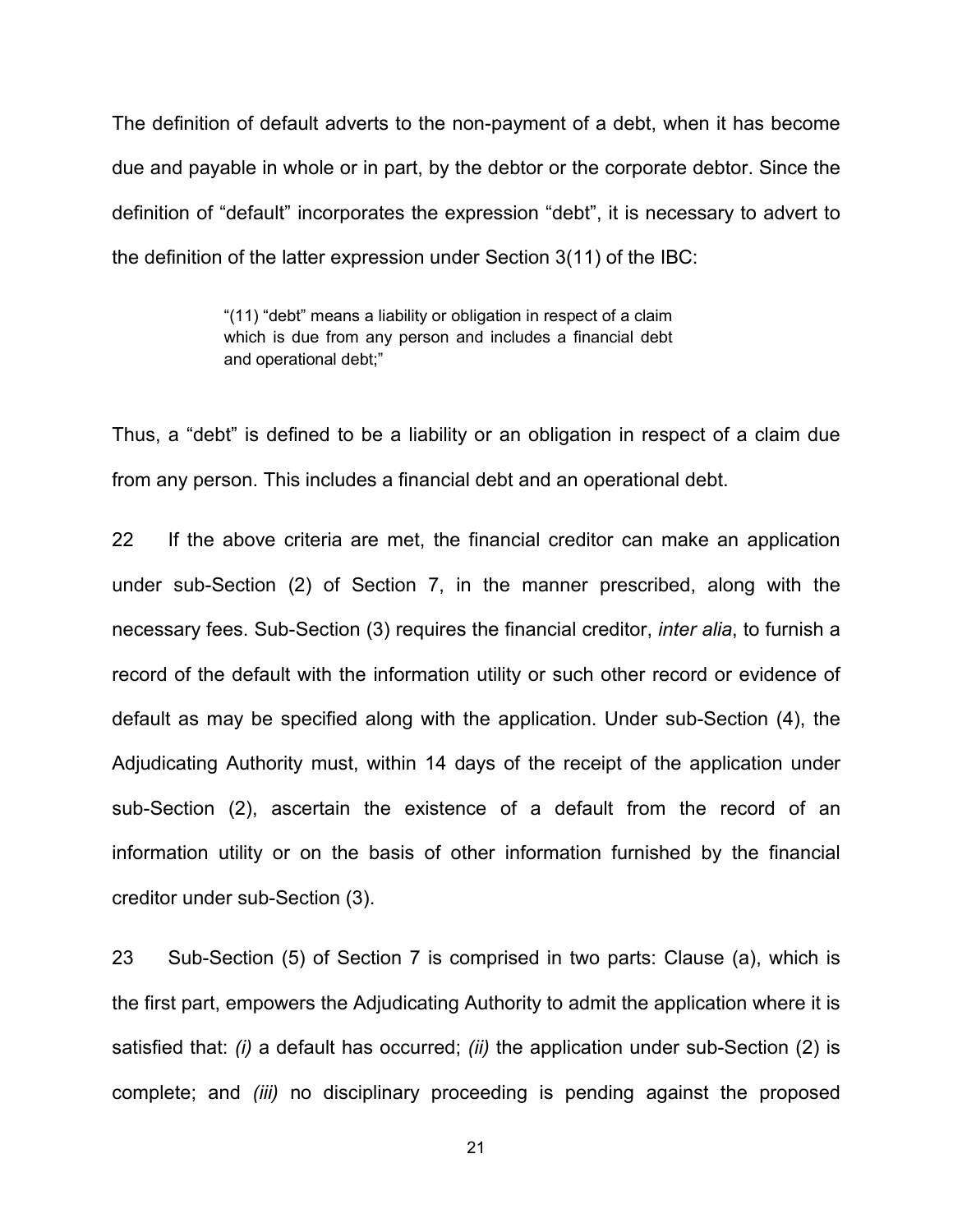resolution professional; Clause (b), which is the second part, empowers the Adjudicating Authority to reject the application where it is satisfied that: *(i)* default has not occurred; or *(ii)* the application under sub-Section (2) is incomplete; or *(iii)* a disciplinary proceeding is pending against the proposed resolution professional. Under sub-Section (7), the Adjudicating Authority has to communicate its order of acceptance or rejection to the financial creditor and the corporate debtor or the financial creditor, as the case may be. In accordance with sub-Section (6), the CIRP process commences from the date of the admission of the application under sub-Section (5). Thus, a time limit for the completion of the CIRP within a period of 180 days (under sub-Section (1) of Section 12, subject to a further extension under sub-Section (3)) commences from the date of the admission of the application to initiate the process.

24 On a bare reading of the provision, it is clear that both, Clauses (a) and (b) of sub-Section (5) of Section 7, use the expression "it may, by order" while referring to the power of the Adjudicating Authority. In Clause (a) of sub-Section (5), the Adjudicating Authority may, by order, admit the application or in Clause (b) it may, by order, reject such an application. Thus, two courses of action are available to the Adjudicating Authority in a petition under Section 7. The Adjudicating Authority must either admit the application under Clause (a) of sub-Section (5) or it must reject the application under Clause (b) of sub-Section (5). The statute does not provide for the Adjudicating Authority to undertake any other action, but for the two choices available.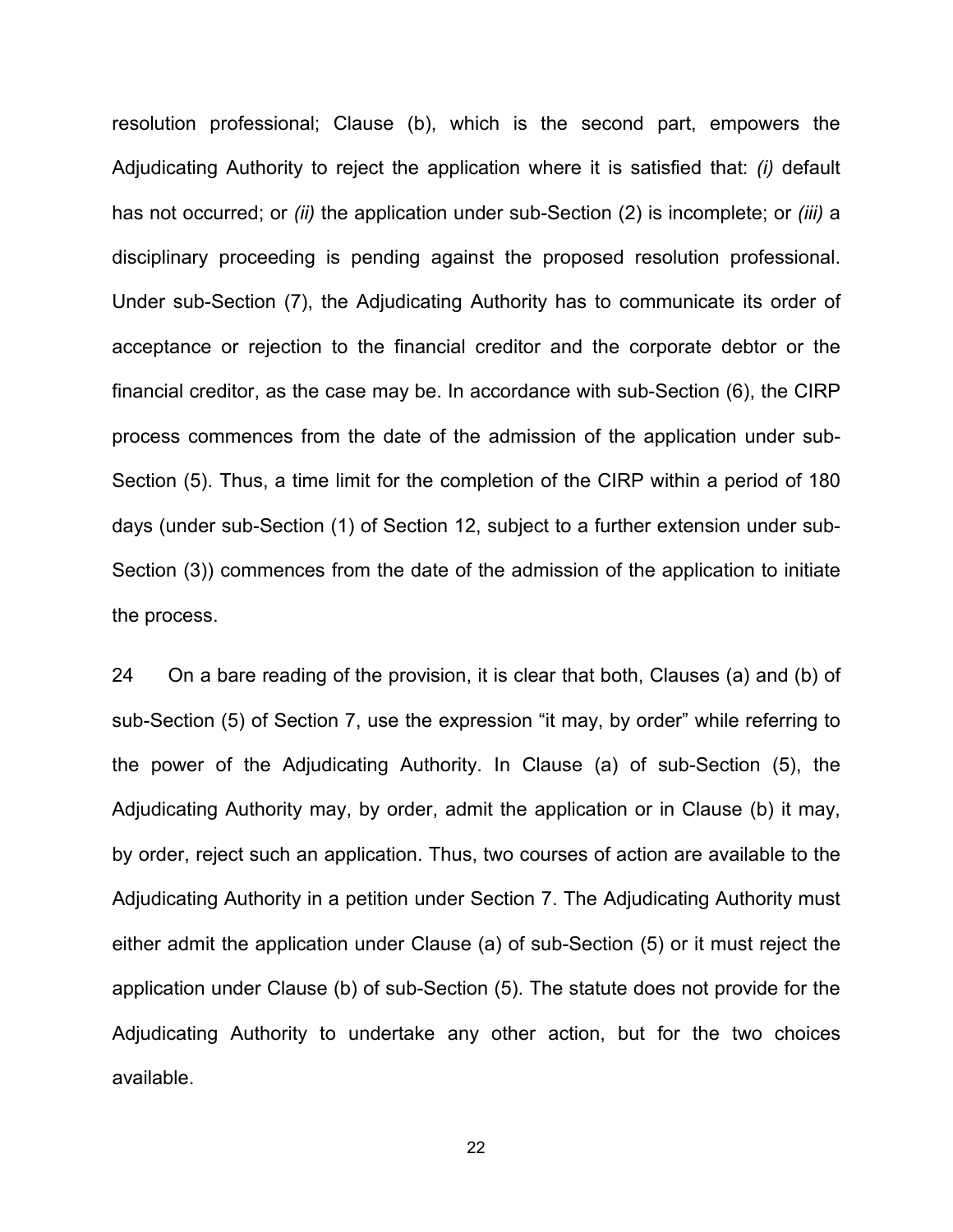25 In **Innoventive Industries** (supra), a two-judge Bench of this Court has explained the ambit of Section 7 of the IBC, and held that the Adjudicating Authority only has to determine whether a "default" has occurred, *i.e.*, whether the "debt" (which may still be disputed) was due and remained unpaid. If the Adjudicating Authority is of the opinion that a "default" has occurred, it has to admit the application unless it is incomplete. Speaking through Justice Rohinton F Nariman, the Court has observed:

> "28. When it comes to a financial creditor triggering the process, Section 7 becomes relevant. Under the Explanation to Section 7(1), a default is in respect of a financial debt owed to any financial creditor of the corporate debtor — it need not be a debt owed to the applicant financial creditor. Under Section 7(2), an application is to be made under sub-section (1) in such form and manner as is prescribed, which takes us to the Insolvency and Bankruptcy (Application to Adjudicating Authority) Rules, 2016. Under Rule 4, the application is made by a financial creditor in Form 1 accompanied by documents and records required therein. Form 1 is a detailed form in 5 parts, which requires particulars of the applicant in Part I, particulars of the corporate debtor in Part II, particulars of the proposed interim resolution professional in Part III, particulars of the financial debt in Part IV and documents, records and evidence of default in Part V. Under Rule 4(3), the applicant is to dispatch a copy of the application filed with the adjudicating authority by registered post or speed post to the registered office of the corporate debtor. The speed, within which the adjudicating authority is to ascertain the existence of a default from the records of the information utility or on the basis of evidence furnished by the financial creditor, is important. This it must do within 14 days of the receipt of the application. **It is at the stage of Section 7(5), where the adjudicating authority is to be satisfied that a default has occurred, that the corporate debtor is entitled to point out that a default has not occurred in the sense that the "debt", which may also include a disputed claim, is not due. A debt may not be due if it is not payable in law or in fact. The moment the adjudicating authority is satisfied that a default has occurred, the application must be admitted**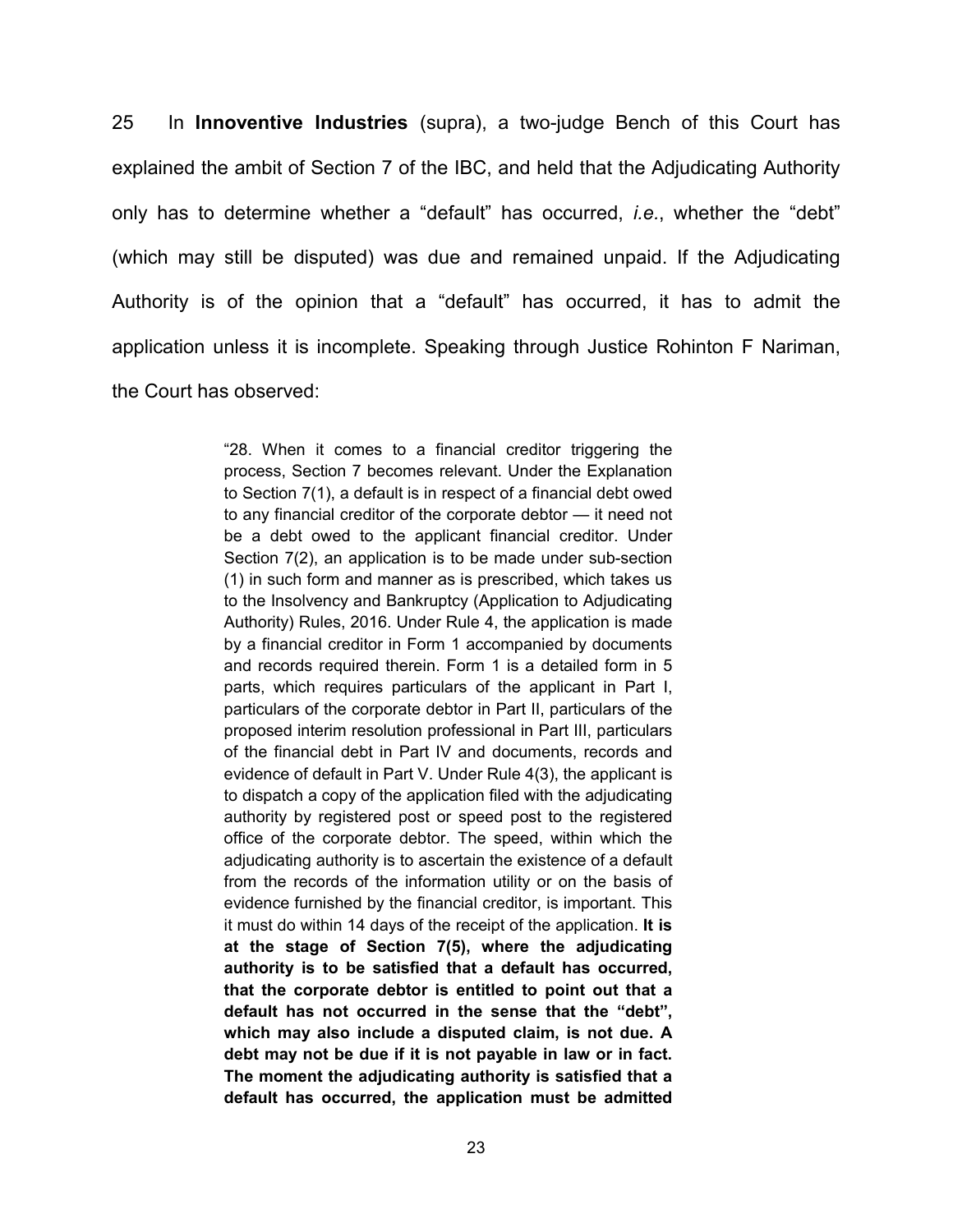**unless it is incomplete, in which case it may give notice to the applicant to rectify the defect within 7 days of receipt of a notice from the adjudicating authority.** Under sub-section (7), the adjudicating authority shall then communicate the order passed to the financial creditor and corporate debtor within 7 days of admission or rejection of such application, as the case may be.

[…]

30. On the other hand, as we have seen, **in the case of a corporate debtor who commits a default of a financial debt, the adjudicating authority has merely to see the records of the information utility or other evidence produced by the financial creditor to satisfy itself that a default has occurred. It is of no matter that the debt is disputed so long as the debt is "due" i.e. payable unless interdicted by some law or has not yet become due in the sense that it is payable at some future date. It is only when this is proved to the satisfaction of the adjudicating authority that the adjudicating authority may reject an application and not otherwise.**"

(**emphasis supplied**)

26 In the present case, the Adjudicating Authority noted that it had listed the petition for admission on diverse dates and had adjourned it, *inter alia*, to allow the parties to explore the possibility of a settlement. Evidently, no settlement was arrived at by all the original petitioners who had instituted the proceedings. The Adjudicating Authority noticed that joint consent terms dated 12 February 2020 had been filed before it. But it is common ground that these consent terms did not cover all the original petitioners who were before the Adjudicating Authority. The Adjudicating Authority was apprised of the fact that the claims of 140 investors had been fully settled by the respondent. The respondent also noted that of the claims of the original petitioners who have moved the Adjudicating Authority, only 13 have been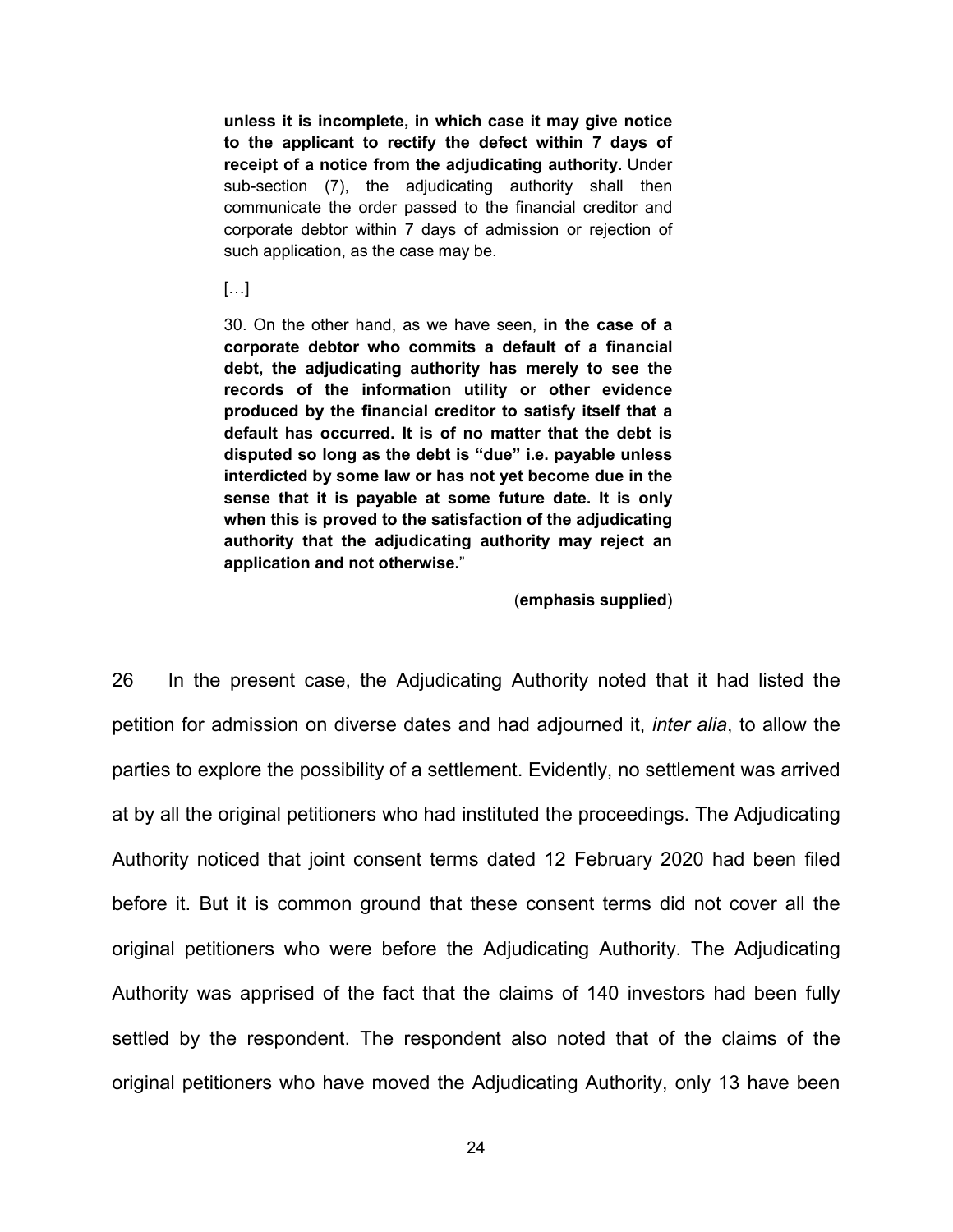settled while, according to it "40 are in the process of settlement and 39 are pending settlements". Eventually, the Adjudicating Authority did not entertain the petition on the ground that the procedure under the IBC is summary, and it cannot manage or decide upon each and every claim of the individual home buyers. The Adjudicating Authority also held that since the process of settlement was progressing "in all seriousness", instead of examining all the individual claims, it would dispose of the petition by *directing* the respondent to settle all the remaining claims "seriously" within a definite time frame. The petition was accordingly disposed of by directing the respondent to settle the remaining claims no later than within three months, and that if any of the remaining original petitioners were aggrieved by the settlement process, they would be at liberty to approach the Adjudicating Authority again in accordance with law. The Adjudicating Authority's decision was also upheld by the Appellate Authority, who supported its conclusions.

27 The Adjudicating Authority has clearly acted outside the terms of its jurisdiction under Section 7(5) of the IBC. The Adjudicating Authority is empowered only to verify whether a default has occurred or if a default has not occurred. Based upon its decision, the Adjudicating Authority must then either admit or reject an application respectively. These are the only two courses of action which are open to the Adjudicating Authority in accordance with Section 7(5). The Adjudicating Authority cannot compel a party to the proceedings before it to settle a dispute.

28 Undoubtedly, settlements have to be encouraged because the ultimate purpose of the IBC is to facilitate the continuance and rehabilitation of a corporate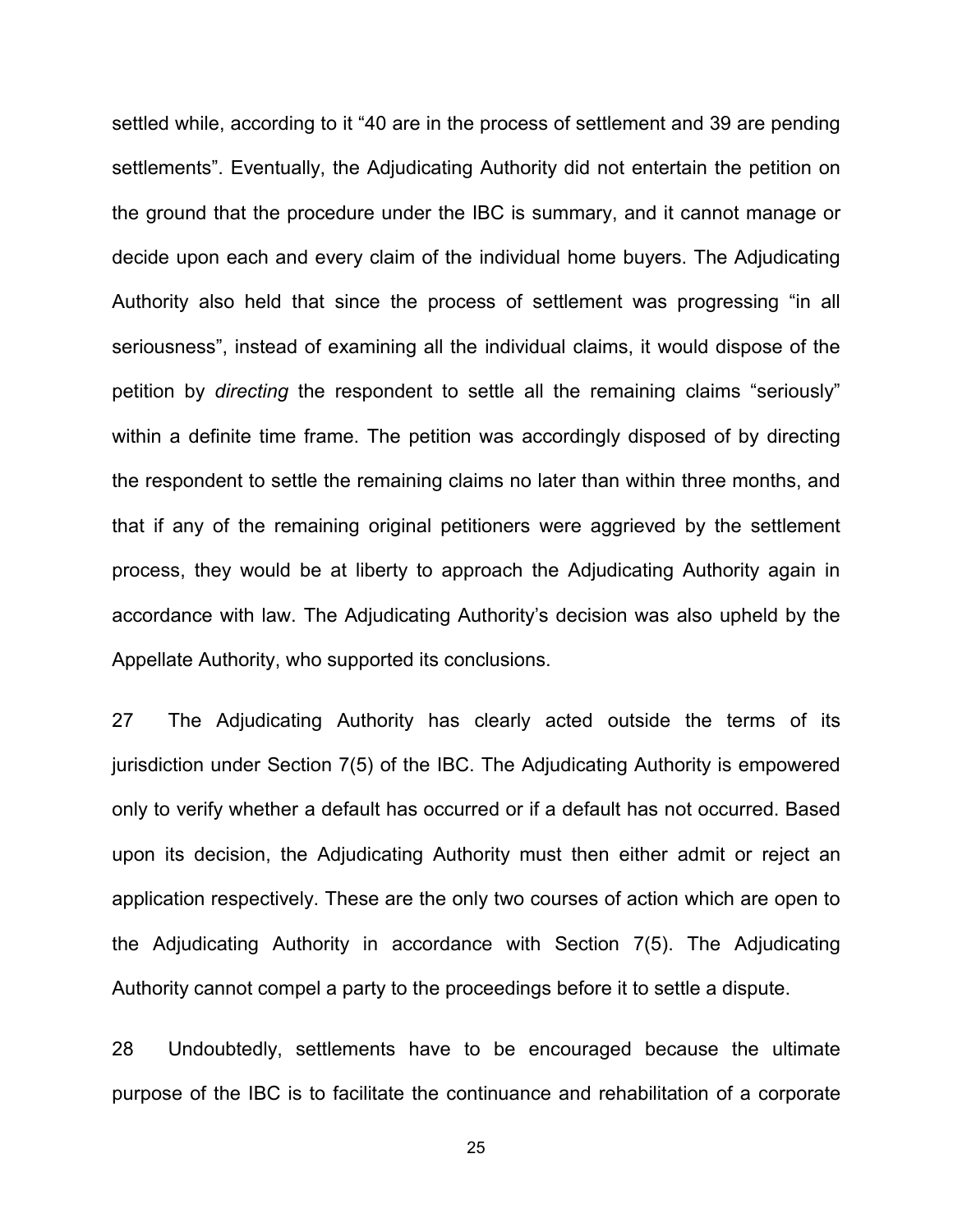debtor, as distinct from allowing it to go into liquidation. As the Statement of Objects and Reasons accompanying the introduction of the Bill indicates, the objective of the IBC is to facilitate insolvency resolution "in a time bound manner" for maximisation of the value of assets, promotion of entrepreneurship, ensuring the availability of credit and balancing the interest of all stakeholders. What the Adjudicating Authority and Appellate Authority, however, have proceeded to do in the present case is to abdicate their jurisdiction to decide a petition under Section 7 by directing the respondent to settle the remaining claims within three months and leaving it open to the original petitioners, who are aggrieved by the settlement process, to move fresh proceedings in accordance with law. Such a course of action is not contemplated by the IBC.

29 The IBC is a complete code in itself. The Adjudicating Authority and the Appellate Authority are creatures of the statute. Their jurisdiction is statutorily conferred. The statute which confers jurisdiction also structures, channelises and circumscribes the ambit of such jurisdiction. Thus, while the Adjudicating Authority and Appellate Authority can encourage settlements, they cannot direct them by acting as courts of equity. In **Pratap Technocrats** (supra), a two-judge Bench of this Court, speaking through Justice DY Chandrachud, held:

> "47. These decisions have laid down that the jurisdiction of the Adjudicating Authority and the Appellate Authority cannot extend into entering upon merits of a business decision made by a requisite majority of the CoC in its commercial wisdom. **Nor is there a residual equity based jurisdiction in the Adjudicating Authority or the Appellate Authority to interfere in this decision, so long as it is otherwise in**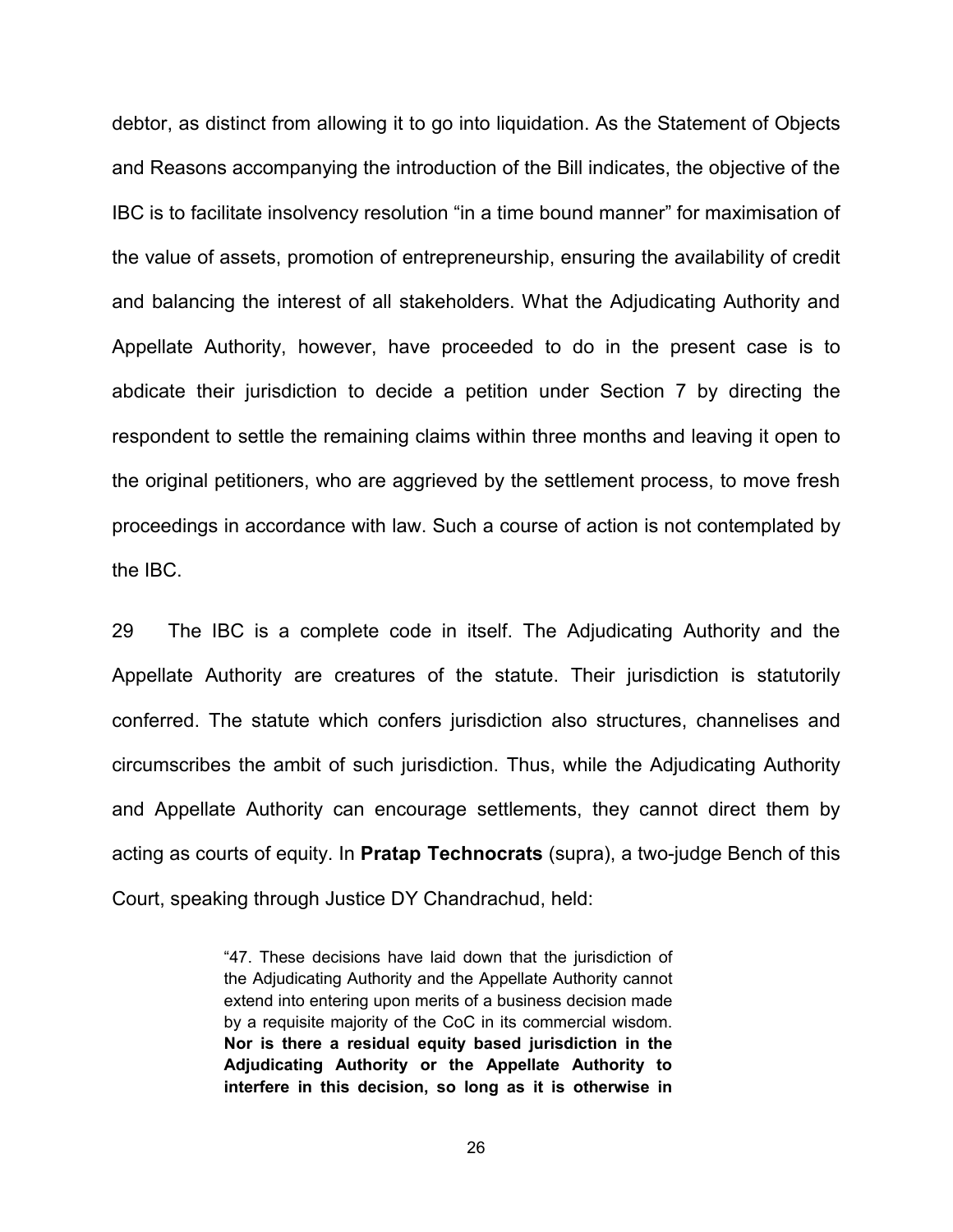**conformity with the provisions of the IBC and the Regulations under the enactment.**

[…]

**50. Hence, once the requirements of the IBC have been fulfilled, the Adjudicating Authority and the Appellate Authority are duty bound to abide by the discipline of the statutory provisions. It needs no emphasis that neither the Adjudicating Authority nor the Appellate Authority have an uncharted jurisdiction in equity. The jurisdiction arises within and as a product of a statutory framework.**"

(**emphasis supplied**)

30 In **Arun Kumar Jagatramka** v. **Jindal Steel & Power Ltd.**[18](#page-26-0), a two judge

Bench of this Court issued a note of caution to the Adjudicating Authorities and the

Appellate Authority against judicial interference with the framework created by the

IBC. Speaking through Justice DY Chandrachud, the Court held:

"95…we do take this opportunity to offer a note of caution for NCLT and NCLAT, functioning as the adjudicatory authority and appellate authority under the IBC respectively, from judicially interfering in the framework envisaged under the IBC. As we have noted earlier in the judgment, the IBC was introduced in order to overhaul the insolvency and bankruptcy regime in India. As such, it is a carefully considered and well thought out piece of legislation which sought to shed away the practices of the past. The legislature has also been working hard to ensure that the efficacy of this legislation remains robust by constantly amending it based on its experience. Consequently, the need for judicial intervention or innovation from NCLT and NCLAT should be kept at its bare minimum and should not disturb the foundational principles of the IBC…"

<span id="page-26-0"></span><sup>18</sup> (2021) 7 SCC 474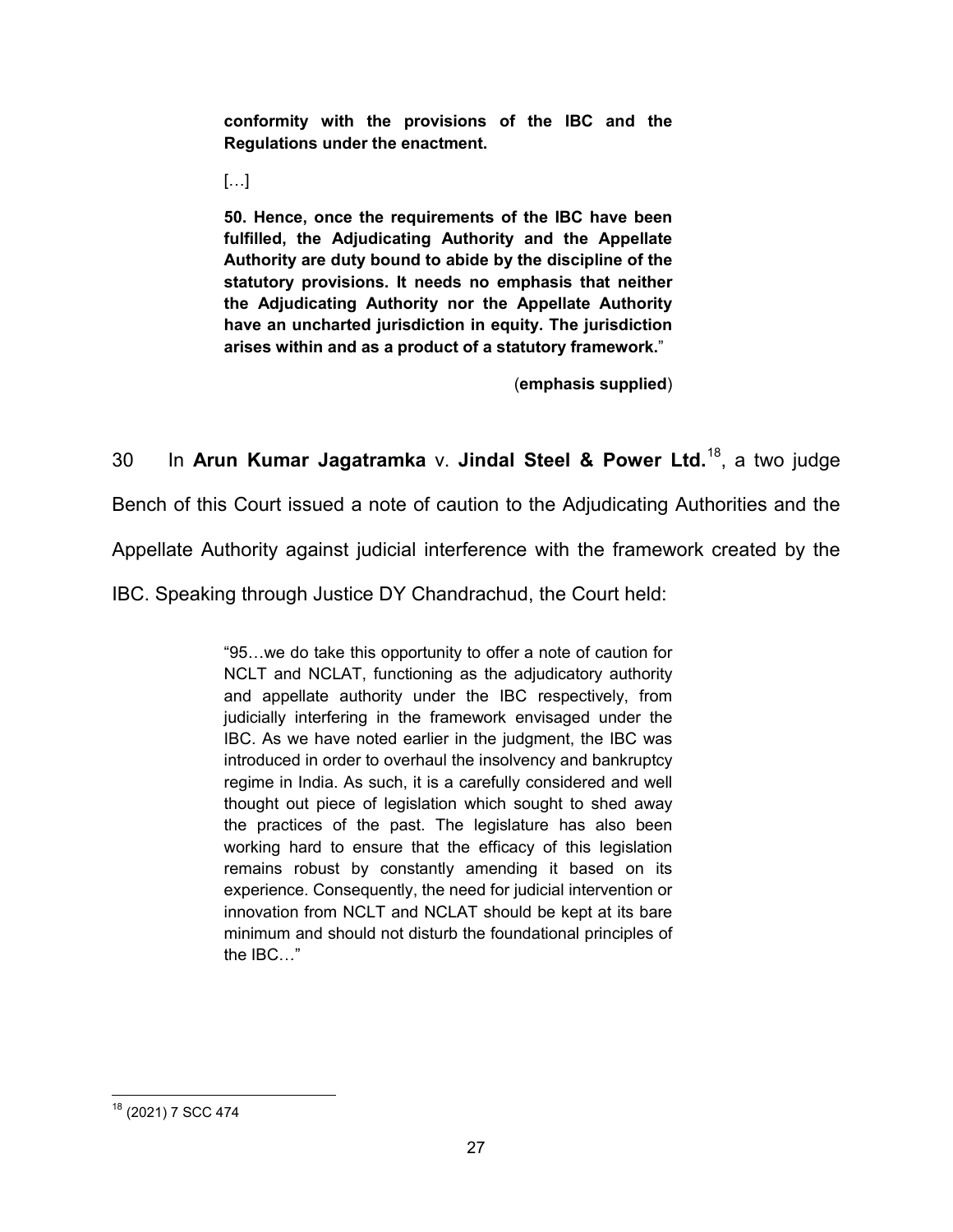31 In the synopsis which has been appended to the paper book, a tabulated statement has been appended for the purpose of indicating the status of the settlement process. The statement is reproduced below:

| SI.             | <b>Name</b>                        | <b>Settlement</b>                                                         | Date of                                                                                                                                | Accepted/                                    | <b>Defaulted</b>  | Date of        |
|-----------------|------------------------------------|---------------------------------------------------------------------------|----------------------------------------------------------------------------------------------------------------------------------------|----------------------------------------------|-------------------|----------------|
| No.             |                                    | <b>Proposed</b>                                                           | Proposal                                                                                                                               | <b>Rejected</b>                              | in                | <b>Default</b> |
|                 |                                    |                                                                           |                                                                                                                                        |                                              | <b>Settlement</b> |                |
| $\mathbf{1}$    | E.S.<br>Krishnamurthy              | Yes                                                                       | 14.12.2019                                                                                                                             | Rejected                                     | N.A.              | N.A.           |
| $\overline{2}$  | Dhwani Sanghvi                     | Yes                                                                       | 14.12.2019                                                                                                                             | Rejected                                     | N.A.              | N.A.           |
| $\overline{3}$  | Sunil Jain                         | Yes                                                                       | September<br>2019                                                                                                                      | Rejected                                     | N.A.              | N.A.           |
| $\overline{4}$  | Lakshminarayan<br>P.V.             | Yes                                                                       | <b>May 2019</b>                                                                                                                        | Accepted<br>then<br>subsequently<br>rejected | N.A.              | N.A.           |
| $\overline{5}$  | <b>Milind Raka</b>                 | <b>No</b>                                                                 | N.A.                                                                                                                                   | N.A.                                         | N.A.              | N.A.           |
| $\overline{6}$  | <b>Nitin Palekar</b>               | No                                                                        | N.A.                                                                                                                                   | N.A.                                         | N.A.              | N.A.           |
| $\overline{7}$  | Marie<br>Therese<br>Lima Fernandes | No                                                                        | N.A.                                                                                                                                   | N.A.                                         | N.A.              | N.A.           |
| 8               | Shashi Arora                       | Yes                                                                       | 30.08.2019                                                                                                                             | Rejected                                     | N.A.              | N.A.           |
| $\overline{9}$  | <b>Bhupesh Dinger</b>              | Yes                                                                       | December<br>2019                                                                                                                       | Rejected                                     | N.A.              | N.A.           |
| 10              | Shaila S Kothari                   | Yes                                                                       | 13.07.2019                                                                                                                             | Accepted                                     | Yes               | 31.10.2019     |
| 11              | Nemmara<br>Mahadevan               | Yes                                                                       | 24.06.2019                                                                                                                             | Accepted                                     | Yes               | August<br>2018 |
| 12              | Satish Battula                     | Yes                                                                       | 06.07.2018                                                                                                                             | Accepted                                     | Yes               | 31.08.2019     |
| 13              | Mayank Gupta                       | Yes                                                                       | 08.03.2018                                                                                                                             | Accepted                                     | Yes               | 30.09.2019     |
| $\overline{14}$ | Gangasagar<br>Neminath<br>Hemade   | Yes                                                                       | 02.08.2029                                                                                                                             | Accepted                                     | Yes               | 2019           |
| 15              | Manjushri Basu                     | No (not till<br>the passing<br>of order by<br>Adjudicatin<br>g Authority) | Settlement<br>received<br>after<br>passing<br>of<br>order<br>by<br>Adjudicatin<br>Authority<br>g<br>however no<br>cheques<br>provided. | N.A.                                         | N.A.              | N.A.           |
| 16              | Madhukar<br>V.<br>Limaye           | No (not till<br>the passing<br>of order by<br>Adjudicatin<br>g Authority) | Settlement<br>received<br>after<br>passing<br>of<br>order<br>by<br>Adjudicatin                                                         | N.A.                                         | N.A.              | N.A.           |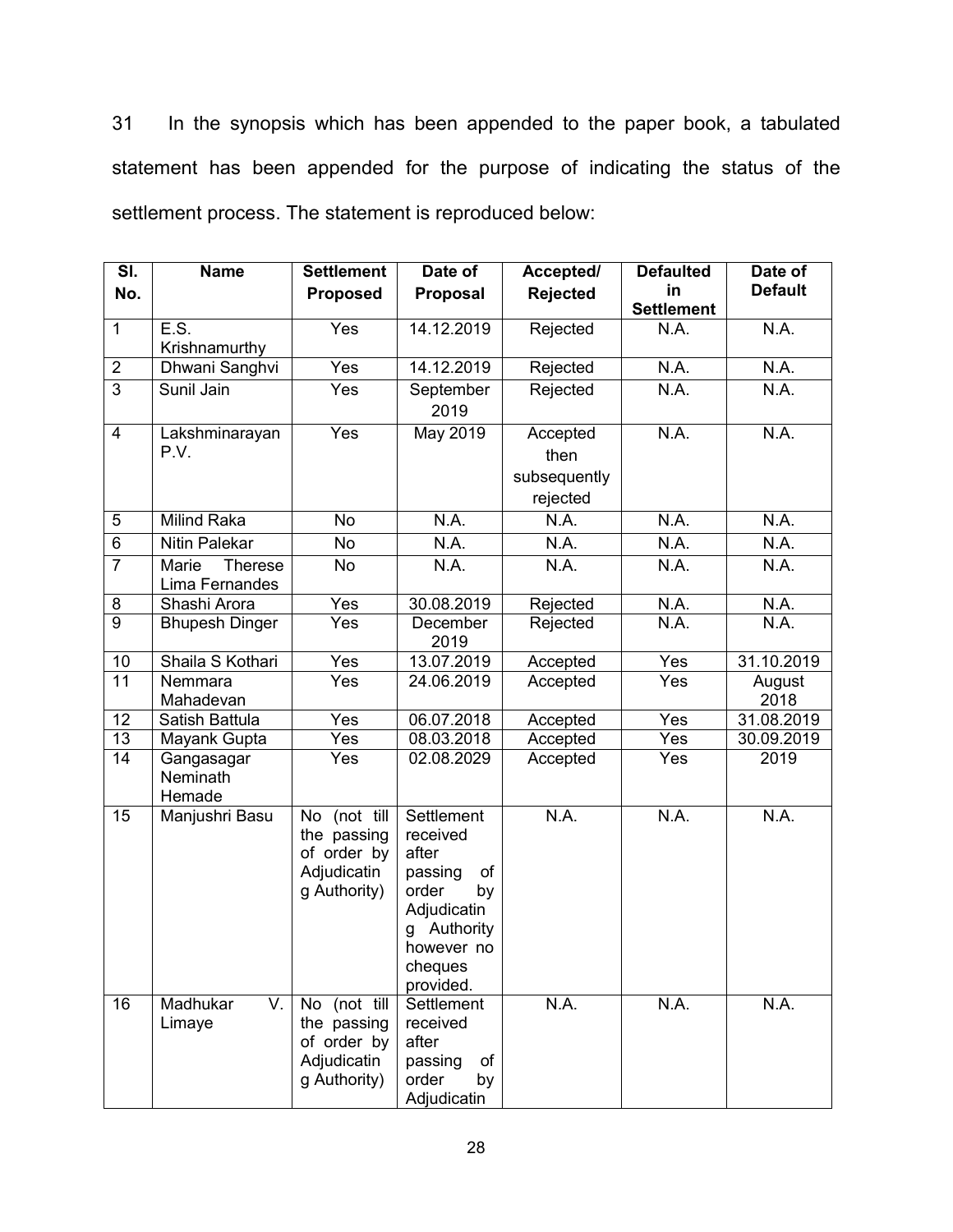|                   |     | Authority<br>however no<br>cheques<br>provided. |          |     |                   |
|-------------------|-----|-------------------------------------------------|----------|-----|-------------------|
| Dipankar Kanjilal | Yes | <b>July 2019</b>                                | Accepted | Yes | September<br>2019 |

The above statement indicates that a settlement has admittedly not been arrived at by the respondent with all the appellants. Moreover, in the present appeal, impleadment applications have also been filed on behalf of an additional set of individuals claiming non-payment of their dues by the respondent.

32 For the above reasons, we have come to the conclusion that the order of the Adjudicating Authority, and the directions which eventually came to be issued, suffered from an abdication of jurisdiction. The Appellate Authority sought to make a distinction by observing that the directions of the Adjudicating Authority were at the 'pre-admission stage', and that the order was not of such a nature which was prejudicial to the rights and interest of the stakeholders. The Appellate Authority was cognizant of the fact that even the time schedule for settlement which had been indicated by the Adjudicating Authority had elapsed, but then noted the impact of the outbreak of COVID-19 pandemic on the real estate market, including on the respondent. While acknowledging that the consent terms were "filed by some of the stake holders though may not be all encompassing", the Appellate Authority nonetheless proceeded to dismiss the appeal as not maintainable. The observation that the appeal was not maintainable is erroneous. Plainly, the Adjudicating Authority failed to exercise the jurisdiction which was entrusted to it. A clear case for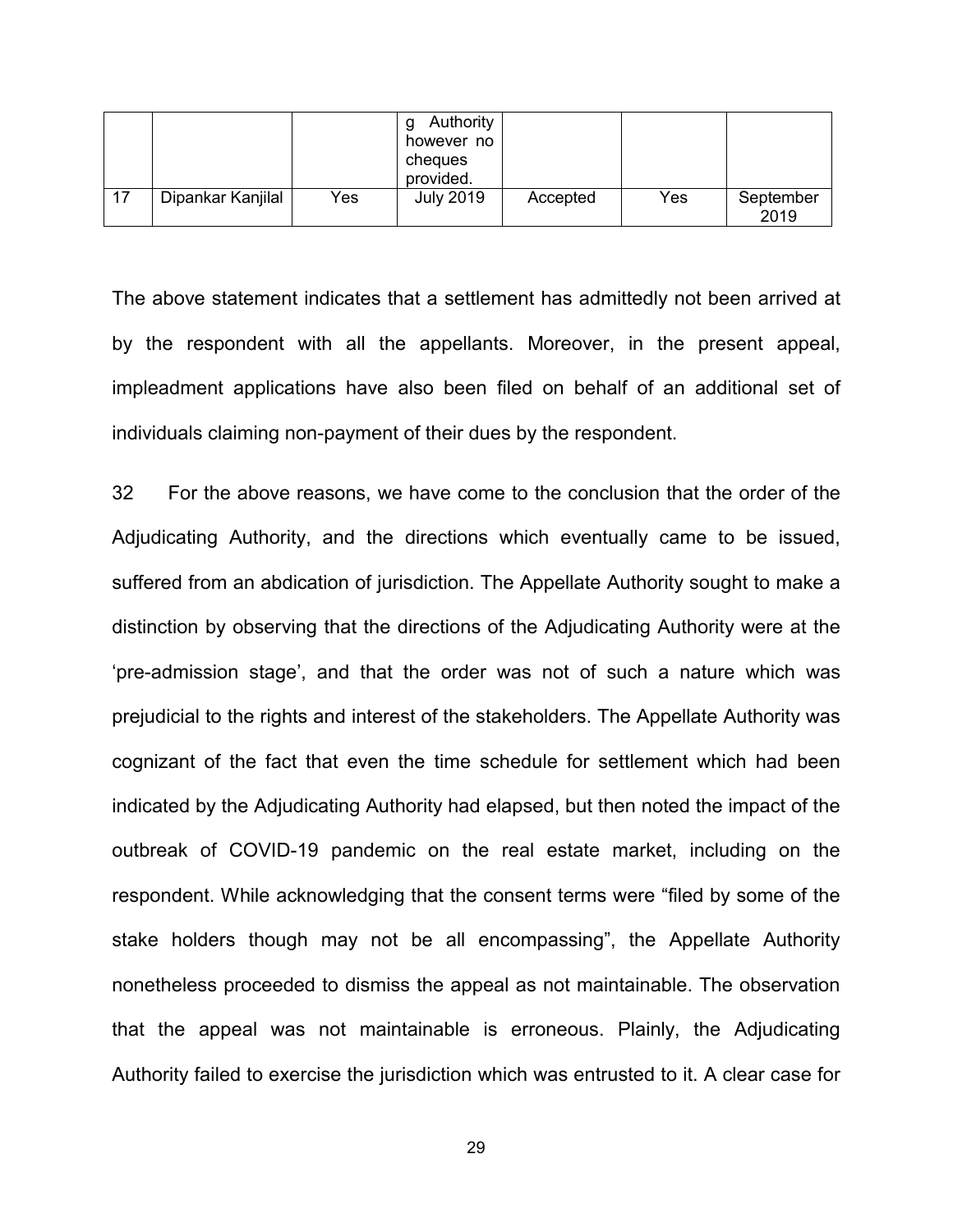the exercise of jurisdiction in appeal was thus made out, which the Appellate Authority then failed to exercise.

33 We may note at this stage that the provisions of Section 7 of the IBC have been amended with retrospective effect from 28 December 2019 by Act 1 of 2020. These provisions have been construed in the judgment of this Court in **Manish Kumar** (supra). Since we are inclined to restore the proceedings back to the Adjudicating Authority for a fresh consideration, it is not necessary for this Court to dwell on any other aspect, save and except for what weighed with the Adjudicating Authority in disposing of the petition without adjudicating on other issues of maintainability or merits. We leave open all the rights and contentions of the parties to be urged before and decided by the Adjudicating Authority.

34 We accordingly allow the appeal and set aside the impugned judgment and order dated 30 July 2020 of the NCLAT in Company Appeal (AT) (Insolvency) No 649 of 2020 and of the NCLT dated 28 February 2020 in CP (IB) No.188/BB/2019. The petition under Section 7 of the IBC (*i.e.*, CP (IB) No.188/BB/2019) is accordingly restored to the NCLT for disposal afresh.